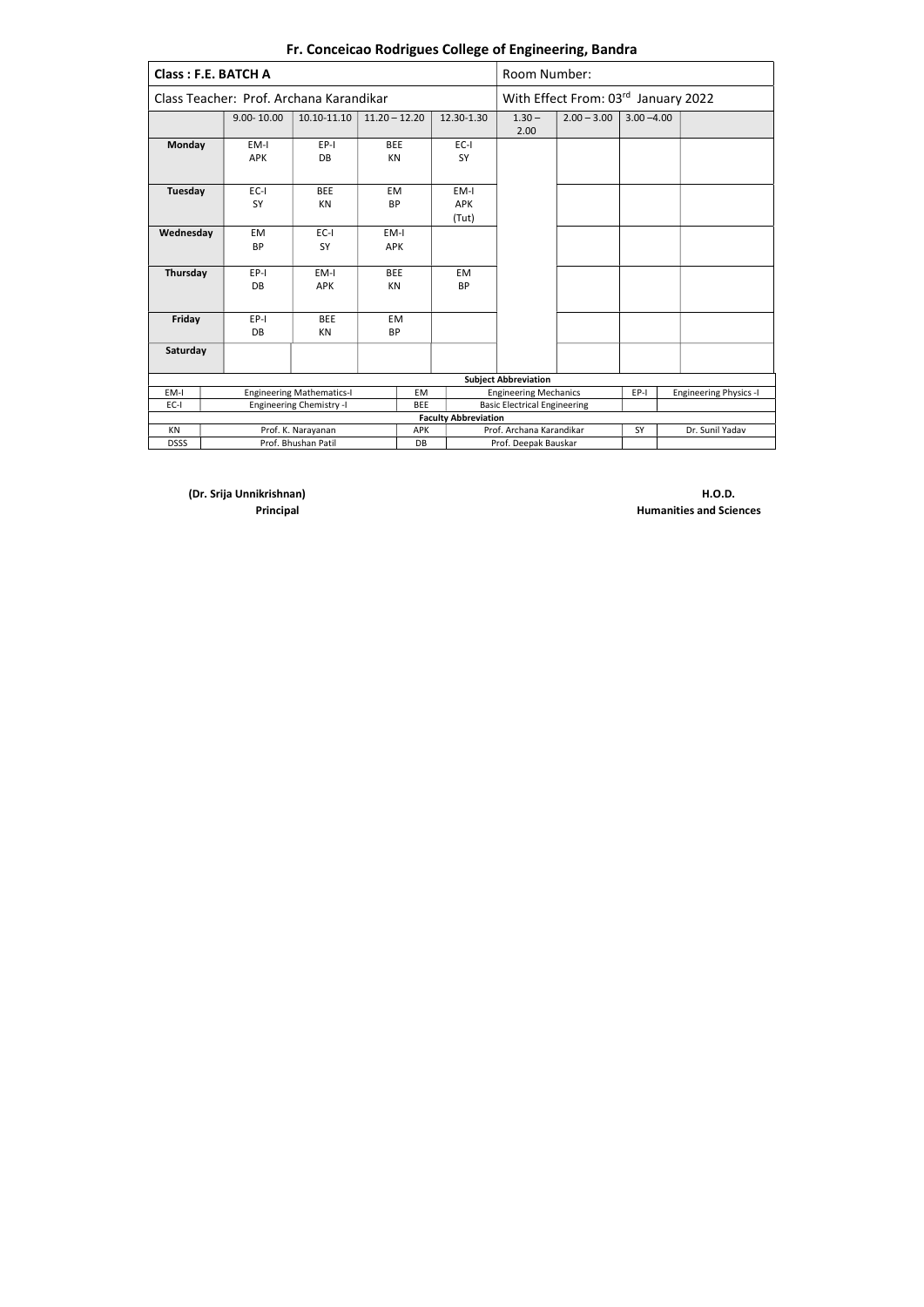(Dr. Srija Unnikrishnan) H.O.D.

**Principal Automatics and Sciences Principal** Humanities and Sciences

|                | <b>Class: F.E. BATCH B</b>                    |                                  |                     |           |                             | Room Number:                                        |                                     |               |                    |  |  |
|----------------|-----------------------------------------------|----------------------------------|---------------------|-----------|-----------------------------|-----------------------------------------------------|-------------------------------------|---------------|--------------------|--|--|
|                | Class Teacher: Prof. Deepak Bauskar           |                                  |                     |           |                             |                                                     | With Effect From: 03rd January 2022 |               |                    |  |  |
|                | $9.00 - 10.00$                                | $10.10 -$<br>11.10               | $11.20 -$<br>12.20  |           | $12.30 -$<br>1.30           | $1.30 - 2.00$                                       | $2.00 -$<br>3.00                    | $3.00 - 4.00$ |                    |  |  |
| <b>Monday</b>  | <b>EM</b><br><b>DSSS</b>                      | <b>BEE</b><br><b>BJ</b>          | EPI<br>DB           |           | EM-I<br><b>APK</b><br>(Tut) |                                                     |                                     |               |                    |  |  |
| <b>Tuesday</b> | EP-I<br><b>DB</b>                             | EM-I<br><b>APK</b>               | EC-I<br>SY          |           |                             |                                                     |                                     |               |                    |  |  |
| Wednesda<br>y  | EM-I<br>APK                                   | EM.<br><b>DSSS</b>               | <b>BEE</b><br>BJ    |           | $EC-I$<br>SY                |                                                     |                                     |               |                    |  |  |
| Thursday       | EM<br><b>DSSS</b>                             | <b>BEE</b><br><b>BJ</b>          | $EC-I$<br><b>SY</b> |           |                             |                                                     |                                     |               |                    |  |  |
| Friday         | EM-I<br><b>APK</b>                            | <b>BEE</b><br><b>BJ</b>          | EP-I<br>DB          |           | EM<br><b>DSSS</b>           |                                                     |                                     |               |                    |  |  |
| Saturday       |                                               |                                  |                     |           |                             |                                                     |                                     |               |                    |  |  |
|                |                                               |                                  |                     |           |                             | <b>Subject Abbreviation</b>                         |                                     |               |                    |  |  |
| EM-I           |                                               | <b>Engineering Mathematics-I</b> |                     | <b>EM</b> |                             | <b>Engineering Mechanics</b><br>EP-I<br>Engineering |                                     |               |                    |  |  |
| EC-I           | <b>Engineering Chemistry -I</b><br><b>BEE</b> |                                  |                     |           |                             | <b>Basic Electrical Engineering</b>                 |                                     |               |                    |  |  |
|                |                                               |                                  |                     |           | <b>Faculty Abbreviation</b> |                                                     |                                     |               |                    |  |  |
| KN             | Prof. Binsy Joseph<br><b>APK</b>              |                                  |                     |           |                             | Prof. Archana Karandikar                            |                                     | SY            | Dr. Sunil<br>Yadav |  |  |
| <b>DSSS</b>    |                                               | Prof. D S S Sudhakar             |                     | DB        |                             | Prof. Deepak Bauskar                                |                                     |               |                    |  |  |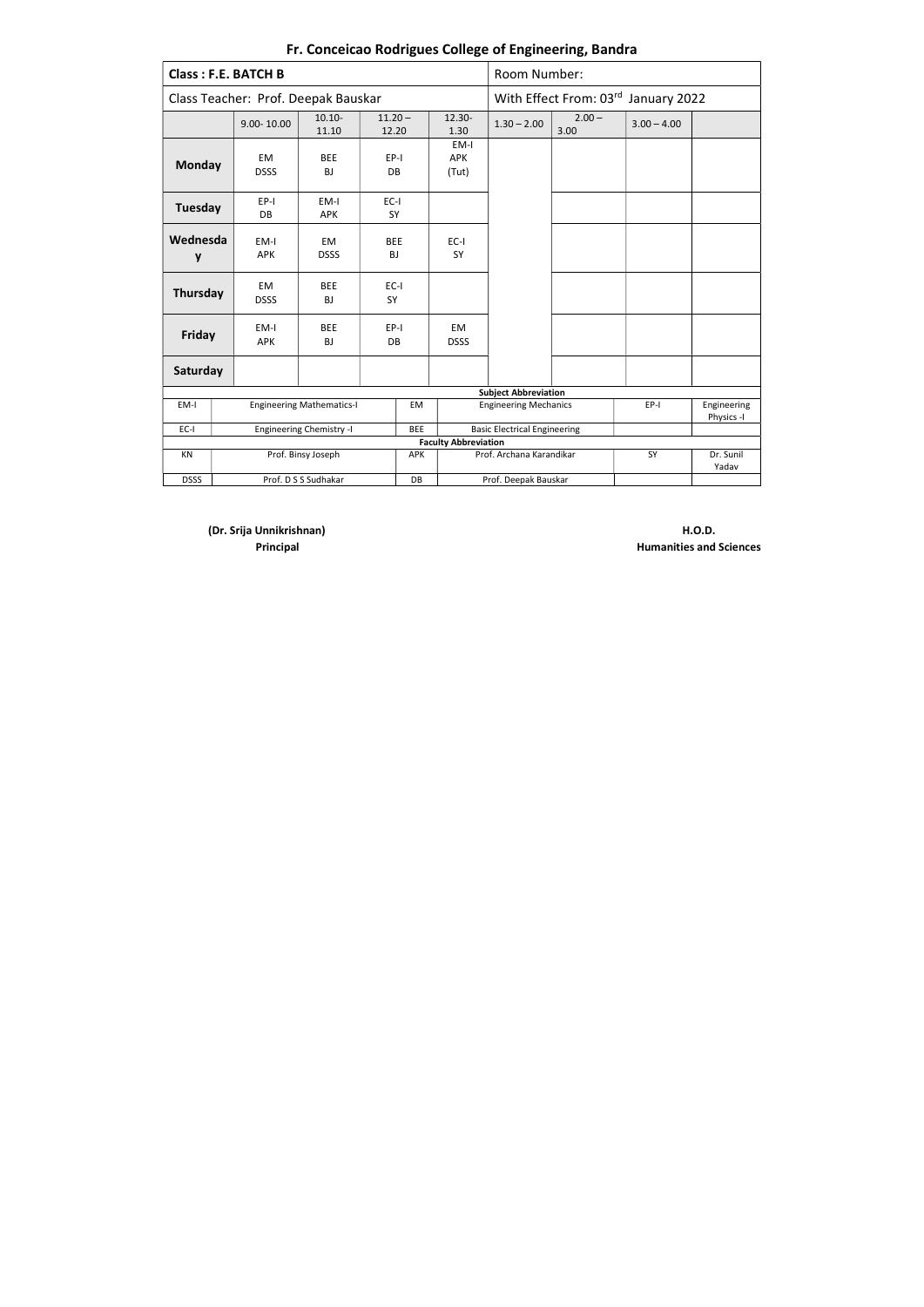(Dr. Srija Unnikrishnan) H.O.D.

**Principal Humanities and Sciences** 

| <b>Class: F.E. BATCH C</b>                       |                                  |                      |                    |                             |                             | Room Number:                        |                  |                                     |                           |
|--------------------------------------------------|----------------------------------|----------------------|--------------------|-----------------------------|-----------------------------|-------------------------------------|------------------|-------------------------------------|---------------------------|
|                                                  | Class Teacher: Prof. Sunil Yadav |                      |                    |                             |                             |                                     |                  | With Effect From: 03rd January 2022 |                           |
|                                                  | 9.00-10.00                       | $10.10 -$<br>11.10   | $11.20 -$<br>12.20 |                             | $12.30 -$<br>1.30           | $1.30 -$<br>2.00                    | $2.00 -$<br>3.00 | $3.00 -$<br>4.00                    |                           |
| Monday                                           | <b>BEE</b><br>SAP                | EC-I<br>SY           | EM<br><b>VSB</b>   |                             | EM-I<br><b>PVS</b>          |                                     |                  |                                     |                           |
| <b>Tuesday</b>                                   | EM-I<br><b>PVS</b>               | <b>BEE</b><br>SAP    | EP-I<br>DB         |                             | EM<br><b>VSB</b>            |                                     |                  |                                     |                           |
| Wednesday                                        | EP-I<br><b>DB</b>                | EM-I<br><b>PVS</b>   | EM<br><b>VSB</b>   |                             |                             |                                     |                  |                                     |                           |
| Thursday                                         | EC-I<br>SY                       | <b>BEE</b><br>SAP    | EP-I<br><b>DB</b>  |                             | EM-I<br><b>PVS</b><br>(Tut) |                                     |                  |                                     |                           |
| Friday                                           | $EC-I$<br>SY                     | EM<br><b>VSB</b>     | <b>BEE</b><br>SAP  |                             |                             |                                     |                  |                                     |                           |
| Saturday                                         |                                  |                      |                    |                             |                             |                                     |                  |                                     |                           |
|                                                  |                                  |                      |                    | <b>Subject Abbreviation</b> |                             |                                     |                  |                                     |                           |
| EM-I                                             | <b>Engineering Mathematics-I</b> |                      |                    |                             |                             | <b>Engineering Mechanics</b>        |                  | EP-I                                | Engineering<br>Physics -I |
| EC-I                                             | <b>Engineering Chemistry -I</b>  |                      |                    |                             |                             | <b>Basic Electrical Engineering</b> |                  |                                     |                           |
|                                                  |                                  |                      |                    |                             | <b>Faculty Abbreviation</b> |                                     |                  |                                     |                           |
| Prof. Sangeeta Parshionikar<br>SAP<br><b>PVS</b> |                                  |                      |                    |                             |                             | Prof. Pradeep Singh                 |                  | SY                                  | Dr. Sunil Yadav           |
| <b>VSB</b>                                       |                                  | Prof. V.S. Bilolikar |                    | DB                          |                             | Prof. Deepak Bauskar                |                  |                                     |                           |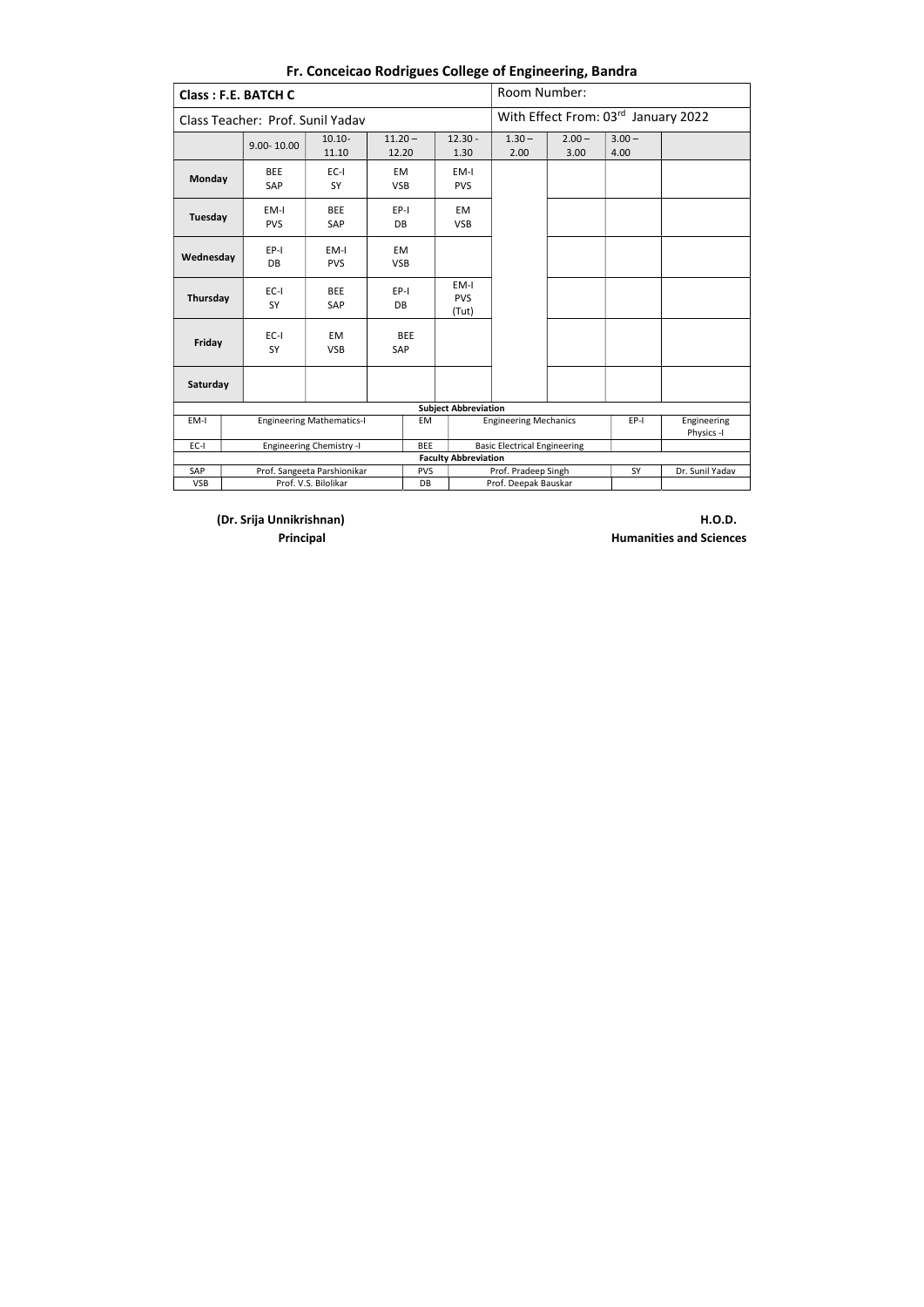| <b>Class: F.E. BATCH D</b>    |                          |                                    |                          |                          |                             | Room Number:                        |                                     |      |               |                               |  |  |
|-------------------------------|--------------------------|------------------------------------|--------------------------|--------------------------|-----------------------------|-------------------------------------|-------------------------------------|------|---------------|-------------------------------|--|--|
|                               |                          | Class Teacher: Prof. Pradeep Singh |                          |                          |                             |                                     | With Effect From: 03rd January 2022 |      |               |                               |  |  |
|                               |                          | $9.00 - 10.00$                     | 10.10-11.10              | $11.20 - 12.20$          | 12.30 - 1.30                | $1.30 - 2.00$                       | $2.00 - 3.00$                       |      | $3.00 - 4.00$ |                               |  |  |
| Monday                        |                          | EM<br>HV                           | <b>BEE</b><br><b>SJP</b> | $EC-I$<br><b>HMK</b>     |                             |                                     |                                     |      |               |                               |  |  |
| Tuesday                       |                          | <b>EM</b><br>HV                    | EP-I<br><b>DC</b>        | EM-I<br><b>PVS</b>       | EC-I<br><b>HMK</b>          |                                     |                                     |      |               |                               |  |  |
| Wednesday                     |                          | EC-I<br><b>HMK</b>                 | <b>BEE</b><br><b>SJP</b> | $EP-I$<br>DC             | EM-I<br><b>PVS</b><br>(Tut) |                                     |                                     |      |               |                               |  |  |
| Thursday                      |                          | EM-I<br><b>PVS</b>                 | EP-I<br><b>DC</b>        | <b>BEE</b><br><b>SJP</b> | <b>EM</b><br><b>HV</b>      |                                     |                                     |      |               |                               |  |  |
| Friday                        |                          | EM-I<br><b>PVS</b>                 | <b>BEE</b><br><b>SJP</b> | EM<br><b>HV</b>          |                             |                                     |                                     |      |               |                               |  |  |
| Saturday                      |                          |                                    |                          |                          |                             |                                     |                                     |      |               |                               |  |  |
|                               |                          |                                    |                          |                          | <b>Subject Abbreviation</b> |                                     |                                     |      |               |                               |  |  |
| EM-I                          |                          | <b>Engineering Mathematics-I</b>   |                          | <b>EM</b>                |                             | <b>Engineering Mechanics</b>        |                                     | EP-I |               | <b>Engineering Physics -I</b> |  |  |
| EC-I                          | Engineering Chemistry -I |                                    |                          | <b>BEE</b>               |                             | <b>Basic Electrical Engineering</b> |                                     |      |               |                               |  |  |
|                               |                          |                                    |                          |                          | <b>Faculty Abbreviation</b> |                                     |                                     |      |               |                               |  |  |
| HV<br>Prof. Hitendra Vaishnav |                          |                                    |                          | <b>SJP</b>               | Prof. Shilpa Patil          |                                     | <b>PVS</b>                          |      |               | Prof. Pradeep Singh           |  |  |
| DC                            |                          | Prof. Dileep C.C.                  |                          | <b>HMK</b>               | Dr. Hemant Khanolkar        |                                     |                                     |      |               |                               |  |  |

(Dr. Srija Unnikrishnan) H.O.D.

**Principal Humanities and Sciences**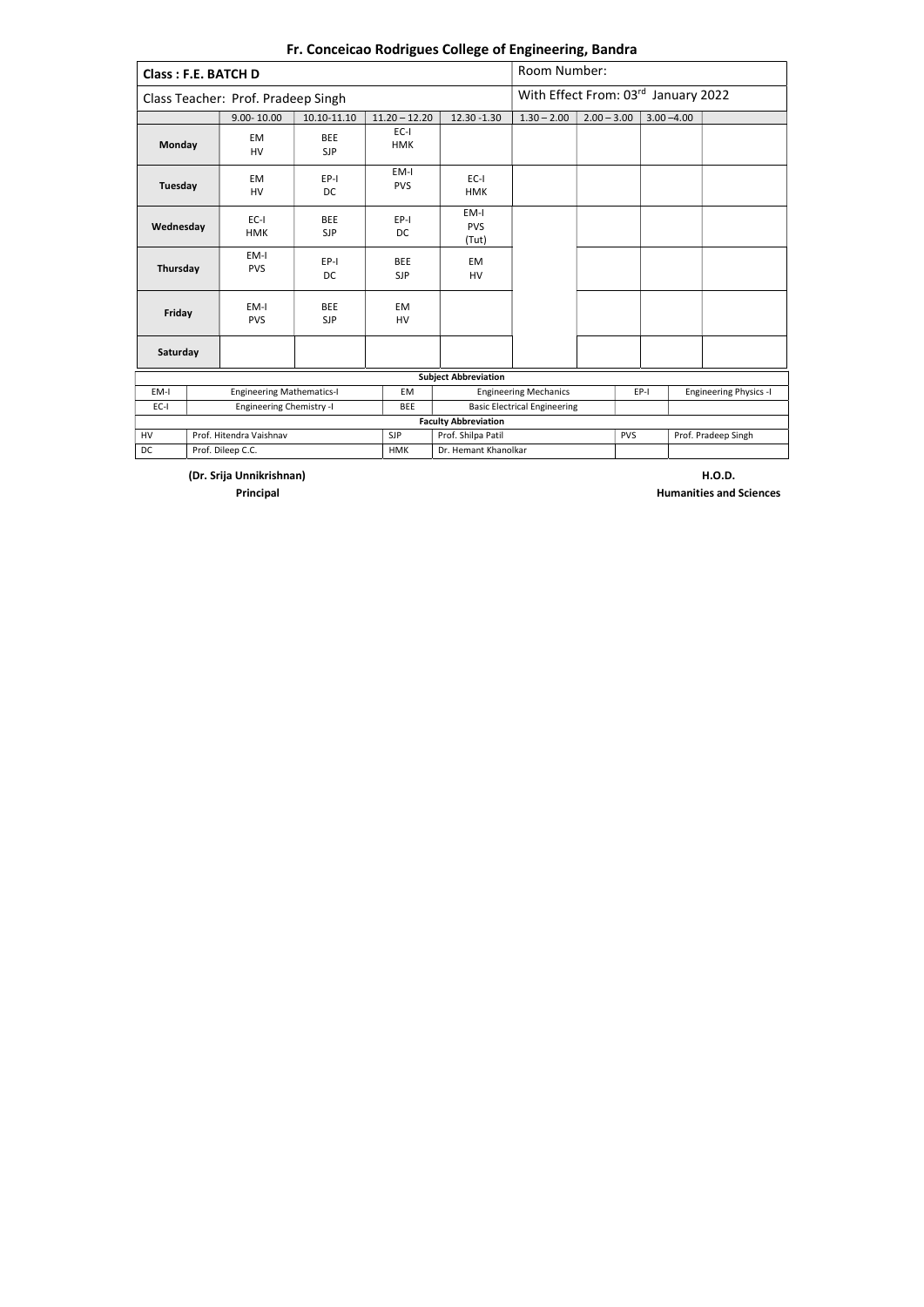(Dr. Srija Unnikrishnan) H.O.D.

**Principal Humanities and Science** 

|               | <b>Class: F.E. BATCH E</b>           |                        |                    |                             |                                     | Room Number:                          |               |           |  |
|---------------|--------------------------------------|------------------------|--------------------|-----------------------------|-------------------------------------|---------------------------------------|---------------|-----------|--|
|               | Class Teacher: Prof. Ashwini Shirsat |                        |                    |                             |                                     | With Effect From: 03rd January 2022   |               |           |  |
|               | $9.00 - 10.00$                       | 10.10-11.10            | $11.20 -$<br>12.20 | 12.30-1.30                  | $1.30 - 2.00$                       | $2.00 - 3.00$                         | $2.00 - 3.00$ | 3.00-4.00 |  |
| <b>Monday</b> | $EC-I$<br><b>HMK</b>                 | EM-I<br>AS             | <b>BEE</b><br>JM   | <b>EM</b><br>HV             |                                     |                                       |               |           |  |
| Tuesday       | $EC-I$<br><b>HMK</b>                 | <b>BEE</b><br>JM       | EM-I<br>AS         | EP-I<br>DC                  |                                     |                                       |               |           |  |
| Wednesday     | <b>EM</b><br><b>HV</b>               | EP-I<br><b>DC</b>      | <b>BEE</b><br>JM   |                             |                                     |                                       |               |           |  |
| Thursday      | EM-I<br>AS                           | <b>EM</b><br><b>HV</b> | EP-I<br><b>DC</b>  |                             |                                     |                                       |               |           |  |
| Friday        | <b>EM</b><br><b>HV</b>               | $EC-I$<br><b>HMK</b>   | <b>BEE</b><br>JM   | EM-I<br>AS (Tut)            |                                     |                                       |               |           |  |
| Saturday      |                                      |                        |                    |                             |                                     |                                       |               |           |  |
|               |                                      |                        |                    | <b>Subject Abbreviation</b> |                                     |                                       |               |           |  |
| EM-I          | <b>Engineering Mathematics-I</b>     |                        | <b>EM</b>          |                             | <b>Engineering Mechanics</b>        | EP-I<br><b>Engineering Physics -I</b> |               |           |  |
| $EC-I$        | <b>Engineering Chemistry -I</b>      |                        | <b>BEE</b>         |                             | <b>Basic Electrical Engineering</b> |                                       |               |           |  |
|               |                                      |                        |                    | <b>Faculty Abbreviation</b> |                                     |                                       |               |           |  |
| <b>DSSS</b>   | Prof. Hitendra Vaishnav              |                        | JM                 |                             | Prof. Jayen Modi                    | Prof. New Faculty<br><b>NF</b>        |               |           |  |
| <b>DC</b>     | Prof. Dileep C.C.                    |                        | <b>HMK</b>         |                             | Dr. Hemant Khanolkar                |                                       |               |           |  |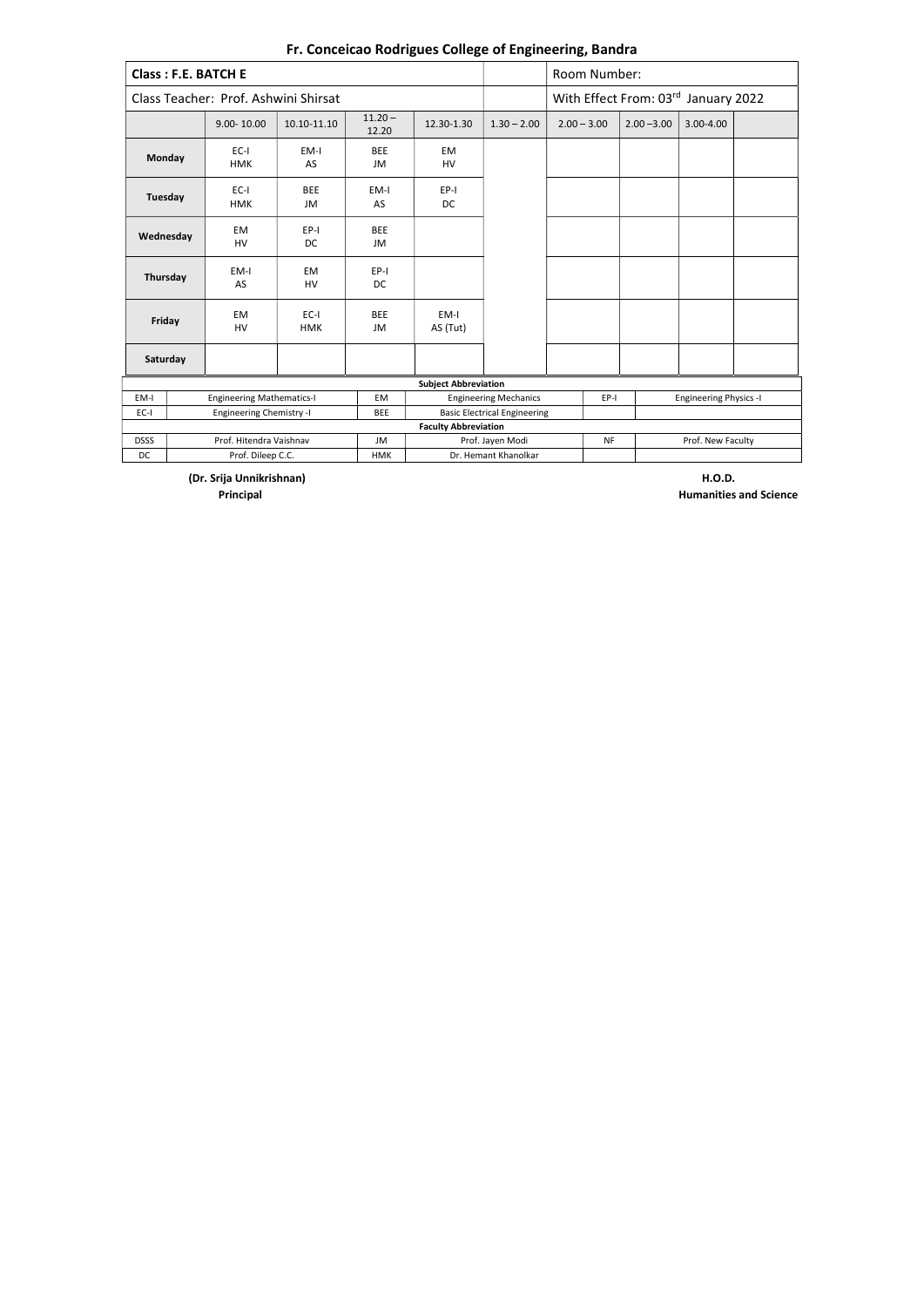(Dr. Srija Unnikrishnan) H.O.D. Principal Electronics and Computer Science

| Class: S.E.(E.C.S.) |                                      |                                           |                          |                             |                                            |                      | Room Number:             |                                                        |               |  |  |
|---------------------|--------------------------------------|-------------------------------------------|--------------------------|-----------------------------|--------------------------------------------|----------------------|--------------------------|--------------------------------------------------------|---------------|--|--|
|                     |                                      | Class Teacher: Prof. Heenakausar Pendhari |                          |                             |                                            |                      |                          | With Effect From: $10^{th}$ Jan. 2022 - 21st Jan. 2022 |               |  |  |
|                     | $9.00 - 10.00$                       | 10.10-11.10                               | $11.20 -$<br>12.20       | 12.30-1.30                  | $1.30 -$<br>2.00                           | $2.00 - 3.00$        |                          | $2.00 - 3.00$                                          | $3.00 - 4.00$ |  |  |
| Monday              | <b>DSAT</b><br>AL                    | EC<br><b>DVB</b>                          | <b>MPMC</b><br><b>HP</b> | <b>PYTHON</b><br>AL         |                                            |                      |                          |                                                        |               |  |  |
| Tuesday             | EM-IV<br><b>APK</b>                  | <b>DSAT</b><br>AL                         | EC<br><b>DVB</b>         |                             |                                            |                      |                          |                                                        |               |  |  |
| Wednesday           | <b>MPMC</b><br>HP                    | <b>CI</b><br>KN                           | <b>DSAT</b><br>AL        |                             |                                            |                      |                          |                                                        |               |  |  |
| Thursday            |                                      | <b>CI</b><br><b>KN</b>                    | <b>MPMC</b><br><b>HP</b> | EM-IV<br><b>APK</b>         |                                            |                      |                          |                                                        |               |  |  |
| Friday              |                                      | EC<br><b>DVB</b>                          | EM-IV<br><b>APK</b>      | <b>CI</b><br>KN             |                                            |                      |                          |                                                        |               |  |  |
| Saturday            |                                      |                                           |                          |                             |                                            |                      |                          |                                                        |               |  |  |
|                     |                                      |                                           |                          | <b>Subject Abbreviation</b> |                                            |                      |                          |                                                        |               |  |  |
| EM-IV               | <b>Engineering Mathematics-IV</b>    |                                           | EC                       |                             | <b>Electronic Circuits</b>                 |                      | <b>CI</b>                | Controls and Instrumentations                          |               |  |  |
| <b>MPMC</b>         | Microprocessors and Microcontrollers |                                           | <b>DSAT</b>              |                             | Discrete Structures and Automata<br>Theory | Python<br>Python Lab |                          |                                                        |               |  |  |
|                     |                                      |                                           |                          | <b>Faculty Abbreviation</b> |                                            |                      |                          |                                                        |               |  |  |
| <b>APK</b>          | Prof. Archana Karandikar             |                                           | <b>DVB</b>               |                             | Dr. Deepak Bhoir                           |                      | Prof. K. Narayanan<br>ΚN |                                                        |               |  |  |
| <b>HP</b>           | Prof. Heenakausar Pendhari           |                                           | AL                       |                             | Prof. Archana Lopes                        |                      |                          |                                                        |               |  |  |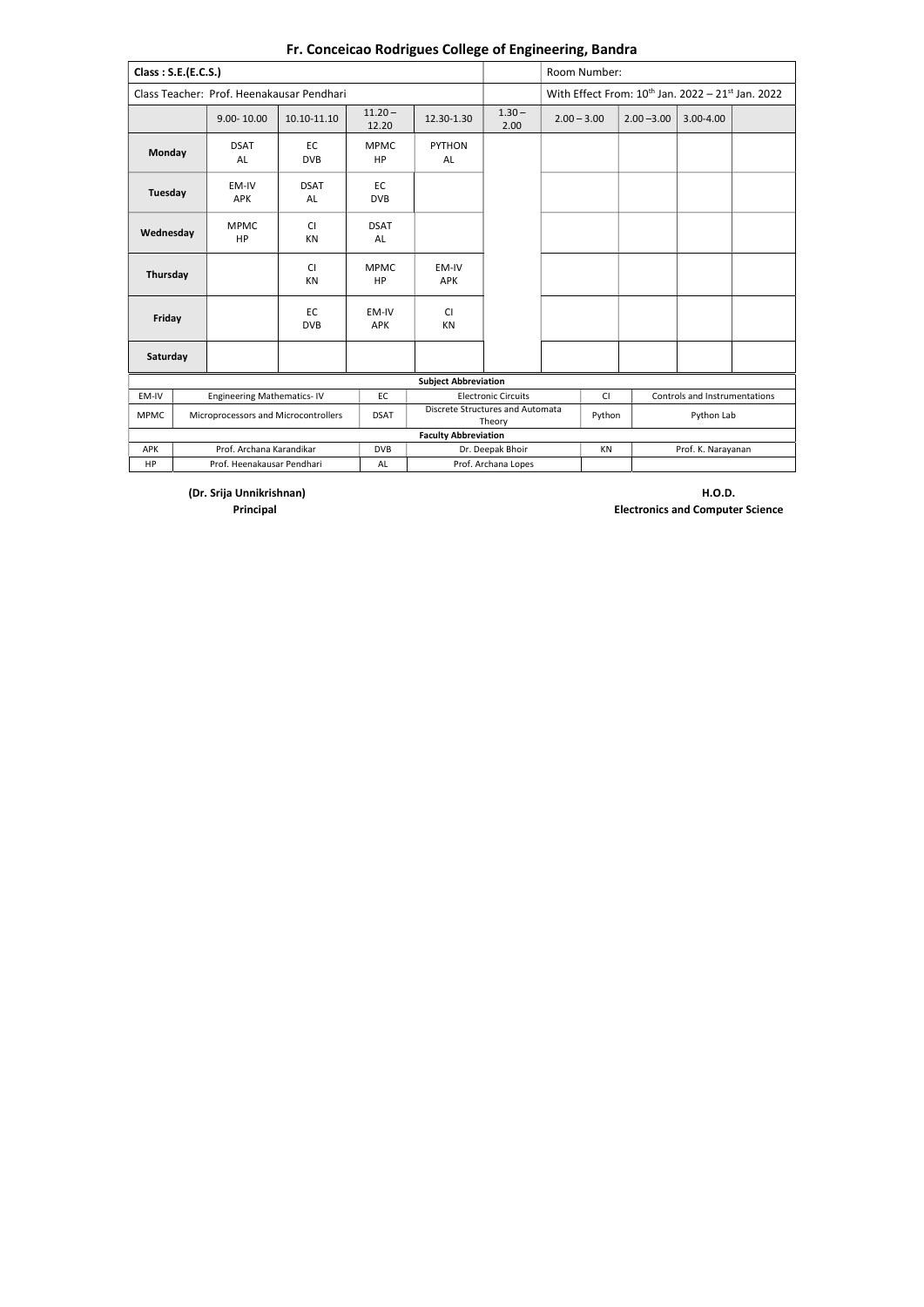| Class: T.E.(E.C.S.) |                                    |                             |                             |                             |                         |                                       | Room Number:  |                  |  |                                                   |  |  |
|---------------------|------------------------------------|-----------------------------|-----------------------------|-----------------------------|-------------------------|---------------------------------------|---------------|------------------|--|---------------------------------------------------|--|--|
|                     | Class Teacher: Prof. Archana Lopes |                             |                             |                             |                         | 2022                                  |               |                  |  | With Effect From: $10^{th}$ Jan. 2022 - 21st Jan. |  |  |
|                     | 9.00-10.00                         | $10.10 -$<br>11.10          | $11.20 -$<br>12.20          | 12.30-1.30                  | $1.30 -$<br>2.00        |                                       | $2.00 - 3.00$ | $2.00 -$<br>3.00 |  | $3.00 -$<br>4.00                                  |  |  |
| <b>Monday</b>       | <b>LINUX</b><br><b>VVG</b>         | AI<br><b>SFN</b>            | <b>CN</b><br><b>MTK</b>     | <b>ESRTOS</b><br><b>SUP</b> |                         |                                       |               |                  |  |                                                   |  |  |
| Tuesday             | AI<br><b>SFN</b>                   | <b>ESRTOS</b><br><b>SUP</b> | <b>DWM</b><br>SMD           | ML<br>AL                    |                         |                                       |               |                  |  |                                                   |  |  |
| Wednesday           | ML<br>AL                           | <b>CN</b><br><b>MTK</b>     | <b>ESRTOS</b><br><b>SUP</b> |                             |                         |                                       |               |                  |  |                                                   |  |  |
| Thursday            | ML<br><b>AL</b>                    | <b>DWM</b><br><b>SMD</b>    | AI<br><b>SFN</b>            |                             |                         |                                       |               |                  |  |                                                   |  |  |
| Friday              | <b>DWM</b><br><b>SMD</b>           | <b>LINUX</b><br><b>VVG</b>  | <b>CN</b><br><b>MTK</b>     |                             |                         |                                       |               |                  |  |                                                   |  |  |
| Saturday            |                                    |                             |                             |                             |                         |                                       |               |                  |  |                                                   |  |  |
|                     |                                    |                             |                             | <b>Subject Abbreviation</b> |                         |                                       |               |                  |  |                                                   |  |  |
| <b>ESRTO</b><br>S   | <b>Embedded Systems and RTOS</b>   |                             | AI                          |                             | Artificial Intelligence | <b>CN</b><br><b>Computer Networks</b> |               |                  |  |                                                   |  |  |
| <b>DWM</b>          | Data warehousing and Mining        |                             | ML                          |                             | Machine Learning        | <b>LINUX</b><br>Linux System Admin    |               |                  |  |                                                   |  |  |
|                     |                                    |                             |                             | <b>Faculty Abbreviation</b> |                         |                                       |               |                  |  |                                                   |  |  |
| <b>SUP</b>          | Dr. Sapna Prabhu                   |                             | <b>SFN</b>                  |                             | Prof. Sushma Nagdeote   | <b>MTK</b><br>Prof. Monica Khanore    |               |                  |  |                                                   |  |  |
| <b>VVG</b>          | Prof. Vaibhay Godbole              |                             | AL                          |                             | Prof. Archana Lopes     |                                       |               |                  |  |                                                   |  |  |

(Dr. Srija Unnikrishnan) H.O.D.

Principal Electronics and Computer Science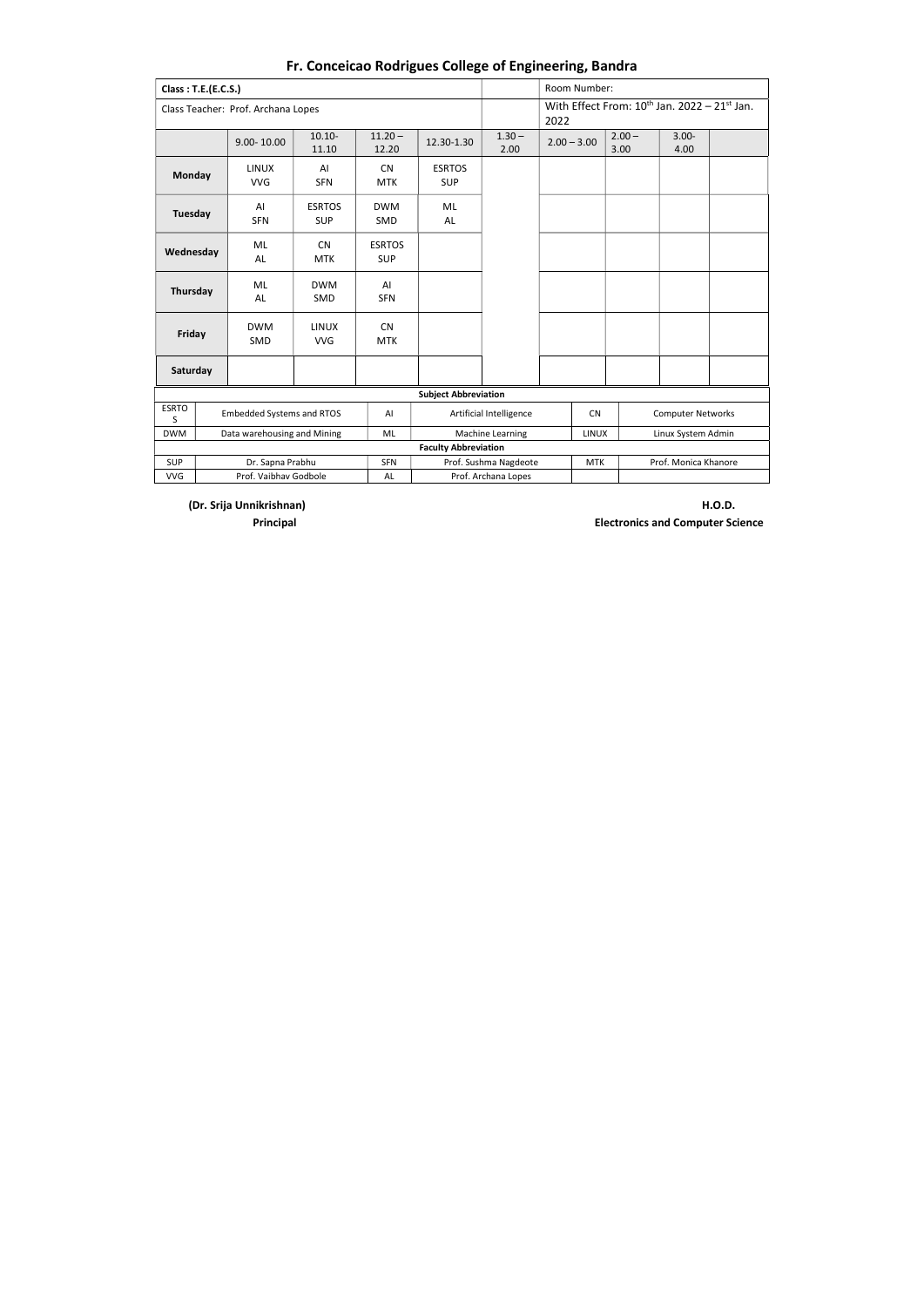(Dr. Srija Unnikrishnan) H.O.D.

|                                                                                                         |                                                                                              | <b>Class: B.E. (Electronics)</b>     |                            |                    |                             |                         | Room Number:                                              |                  |                        |  |
|---------------------------------------------------------------------------------------------------------|----------------------------------------------------------------------------------------------|--------------------------------------|----------------------------|--------------------|-----------------------------|-------------------------|-----------------------------------------------------------|------------------|------------------------|--|
|                                                                                                         |                                                                                              | Class Teacher: Prof. Swapnali Makdey |                            |                    |                             |                         | With Effect From: $10^{th}$ Jan. 2022 - 21st Jan.<br>2022 |                  |                        |  |
|                                                                                                         |                                                                                              | $9.00 - 10.00$                       | $10.10 -$<br>11.10         | $11.20 -$<br>12.20 | 12.30-1.30                  | $1.30 -$<br>2.00        | $2.00 - 3.00$                                             | $2.00 -$<br>3.00 | $3.00 -$<br>4.00       |  |
| Monday                                                                                                  |                                                                                              |                                      | PROJECT DAY                |                    |                             |                         |                                                           |                  |                        |  |
| <b>Tuesday</b>                                                                                          |                                                                                              | VI/MEMS<br>DVB/BJ                    | <b>AVLSI</b><br><b>SAM</b> | IoT<br>SAP         | PM/FM<br>JM/ANT             |                         |                                                           |                  |                        |  |
| Wednesday                                                                                               |                                                                                              | <b>AVLSI</b><br><b>SAM</b>           | VI/MEMS<br>DVB/BJ          | IoT<br><b>SAP</b>  | PM/FM<br><b>JM/ANT</b>      |                         |                                                           |                  |                        |  |
| Thursday                                                                                                |                                                                                              | IoT<br>SAP                           | <b>AVLSI</b><br>SAM        | VI/MEMS<br>DVB/BJ  | PM/FM<br>JM/ANT             |                         |                                                           |                  |                        |  |
| Friday                                                                                                  |                                                                                              | IoT<br><b>SAP</b>                    | <b>AVLSI</b><br>SAM        | VI/MEMS<br>DVB/BJ  |                             |                         |                                                           |                  |                        |  |
| Saturday                                                                                                |                                                                                              |                                      |                            |                    |                             |                         |                                                           |                  |                        |  |
|                                                                                                         |                                                                                              |                                      |                            |                    | <b>Subject Abbreviation</b> |                         |                                                           |                  |                        |  |
| <b>AVLSI</b>                                                                                            | PM<br>Analog and Mixed VLSI Design<br><b>IoT</b><br>Internet of Things<br>Project Management |                                      |                            |                    |                             |                         |                                                           |                  |                        |  |
| <b>FM</b>                                                                                               | <b>Finance Management</b><br>VI                                                              |                                      |                            |                    |                             | Virtual Instrumentation | <b>MEMs</b>                                               |                  | <b>Mems Technology</b> |  |
|                                                                                                         |                                                                                              |                                      |                            |                    | <b>Faculty Abbreviation</b> |                         |                                                           |                  |                        |  |
| <b>DVB</b><br>Dr. Deepak Bhoir<br><b>BJ</b><br>Prof. Binsy Joseph<br>SAP<br>Prof. Sangeeta Parshionikar |                                                                                              |                                      |                            |                    |                             |                         |                                                           |                  |                        |  |
| SAM                                                                                                     |                                                                                              | Prof. Swapnali Makdey                |                            | JM                 |                             | Prof, Jayen Modi        | <b>ANT</b>                                                |                  | Prof, Anant Tarse      |  |

Principal Electronics and Computer Science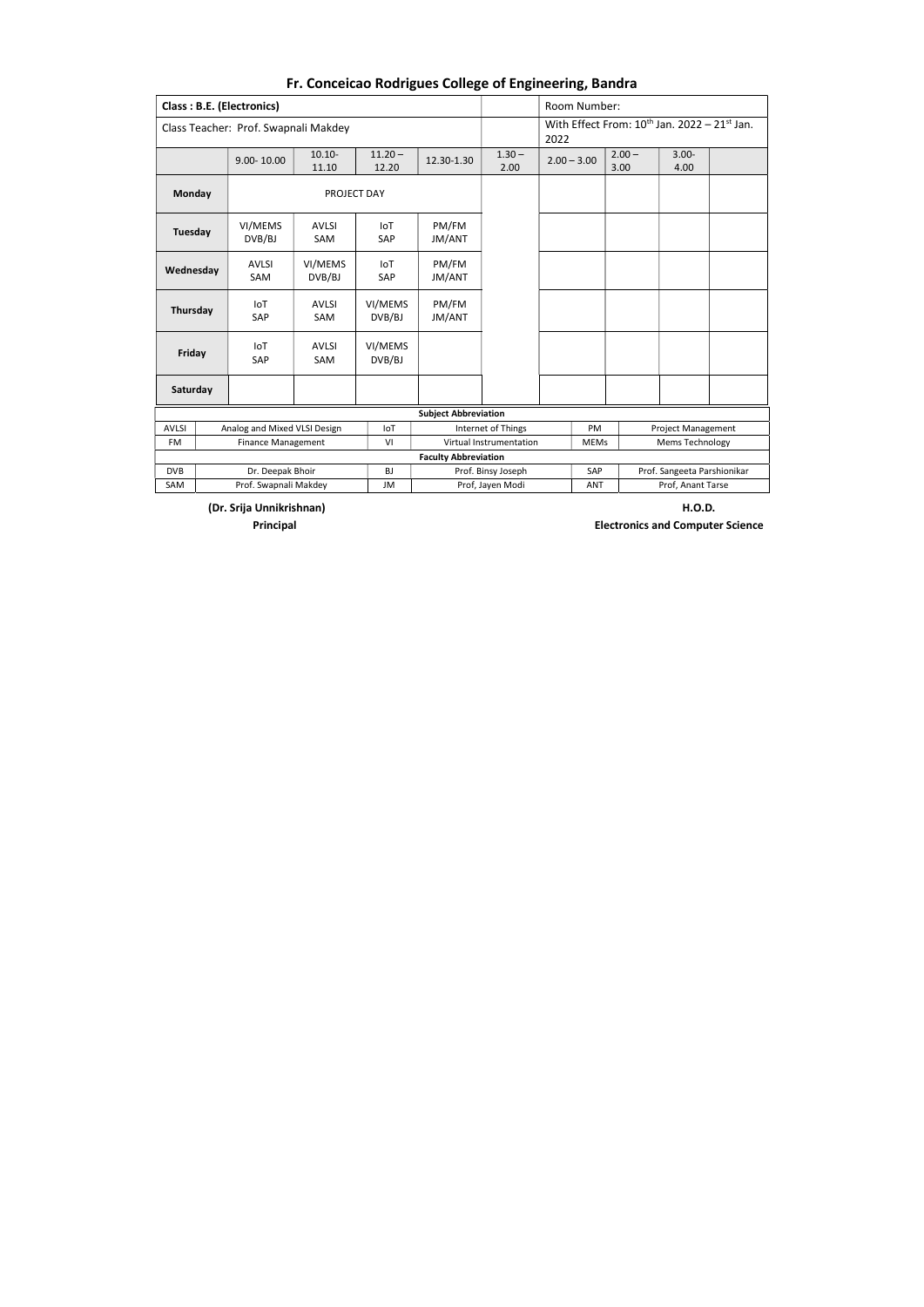(Dr. Srija Unnikrishnan) H.O.D.

|           |                                                                                                                                                                                                                                                                                                                                                                                                                                                                                                                                                                                                                                                     |                            |             |                             |                  | Room Number:  |                                                             |                  |  |
|-----------|-----------------------------------------------------------------------------------------------------------------------------------------------------------------------------------------------------------------------------------------------------------------------------------------------------------------------------------------------------------------------------------------------------------------------------------------------------------------------------------------------------------------------------------------------------------------------------------------------------------------------------------------------------|----------------------------|-------------|-----------------------------|------------------|---------------|-------------------------------------------------------------|------------------|--|
|           | <b>Class: S.E.(Computers) Div A</b><br>Class Teacher: Dr. Sujata Deshmukh<br>$10.10 -$<br>$11.20 -$<br>$9.00 - 10.00$<br>11.10<br>12.20<br>EM IV<br><b>MP</b><br><b>DBMS</b><br><b>AOA</b><br><b>Monday</b><br>AS<br>faculty3<br>AAP<br><b>SPD</b><br>Python<br><b>OS</b><br>Programmi<br><b>AOA</b><br>EM IV<br>Tuesday<br>faculty1<br>AAP<br>AS<br>ng<br><b>KPD</b><br><b>OS</b><br><b>AOA</b><br>EM IV<br><b>DBMS</b><br>Wednesday<br>faculty1<br>AS<br>SPD<br>AAP<br>Python<br><b>MP</b><br>Programmi<br><b>DBMS</b><br>Thursday<br>faculty3<br>SPD<br>ng<br><b>KPD</b><br><b>MP</b><br><b>OS</b><br>Friday<br>faculty1<br>faculty3<br>Saturday |                            |             |                             | 2022             |               | With Effect From: $10^{\text{th}}$ Jan. 2022 - 21st Jan.    |                  |  |
|           |                                                                                                                                                                                                                                                                                                                                                                                                                                                                                                                                                                                                                                                     |                            |             | 12.30-1.30                  | $1.30 -$<br>2.00 | $2.00 - 3.00$ | $2.00 -$<br>3.00                                            | $3.00 -$<br>4.00 |  |
|           |                                                                                                                                                                                                                                                                                                                                                                                                                                                                                                                                                                                                                                                     |                            |             |                             |                  |               |                                                             |                  |  |
|           |                                                                                                                                                                                                                                                                                                                                                                                                                                                                                                                                                                                                                                                     |                            |             |                             |                  |               |                                                             |                  |  |
|           |                                                                                                                                                                                                                                                                                                                                                                                                                                                                                                                                                                                                                                                     |                            |             |                             |                  |               |                                                             |                  |  |
|           |                                                                                                                                                                                                                                                                                                                                                                                                                                                                                                                                                                                                                                                     |                            |             |                             |                  |               |                                                             |                  |  |
|           |                                                                                                                                                                                                                                                                                                                                                                                                                                                                                                                                                                                                                                                     |                            |             |                             |                  |               |                                                             |                  |  |
|           |                                                                                                                                                                                                                                                                                                                                                                                                                                                                                                                                                                                                                                                     |                            |             |                             |                  |               |                                                             |                  |  |
|           |                                                                                                                                                                                                                                                                                                                                                                                                                                                                                                                                                                                                                                                     |                            |             | <b>Subject Abbreviation</b> |                  |               |                                                             |                  |  |
| EM-IV     |                                                                                                                                                                                                                                                                                                                                                                                                                                                                                                                                                                                                                                                     | <b>Applied Mathematics</b> | <b>AOA</b>  | Analysis of Algorithms      |                  | <b>MP</b>     |                                                             | Microprocessor   |  |
| <b>OS</b> |                                                                                                                                                                                                                                                                                                                                                                                                                                                                                                                                                                                                                                                     | <b>Operating System</b>    | <b>DBMS</b> | Database Management System  |                  |               | Skill based Python Programming<br><b>Python Programming</b> |                  |  |
|           |                                                                                                                                                                                                                                                                                                                                                                                                                                                                                                                                                                                                                                                     |                            |             | <b>Faculty Abbreviation</b> |                  |               |                                                             |                  |  |
| SPD       |                                                                                                                                                                                                                                                                                                                                                                                                                                                                                                                                                                                                                                                     | Dr. Sujata Deshmukh        | AAP         | Prof. Ashwini Pansare       |                  | <b>KPD</b>    | Prof. Kalpana Deorukhkar                                    |                  |  |
| AS        |                                                                                                                                                                                                                                                                                                                                                                                                                                                                                                                                                                                                                                                     | Prof. Ashwini Shirsat      |             |                             |                  |               |                                                             |                  |  |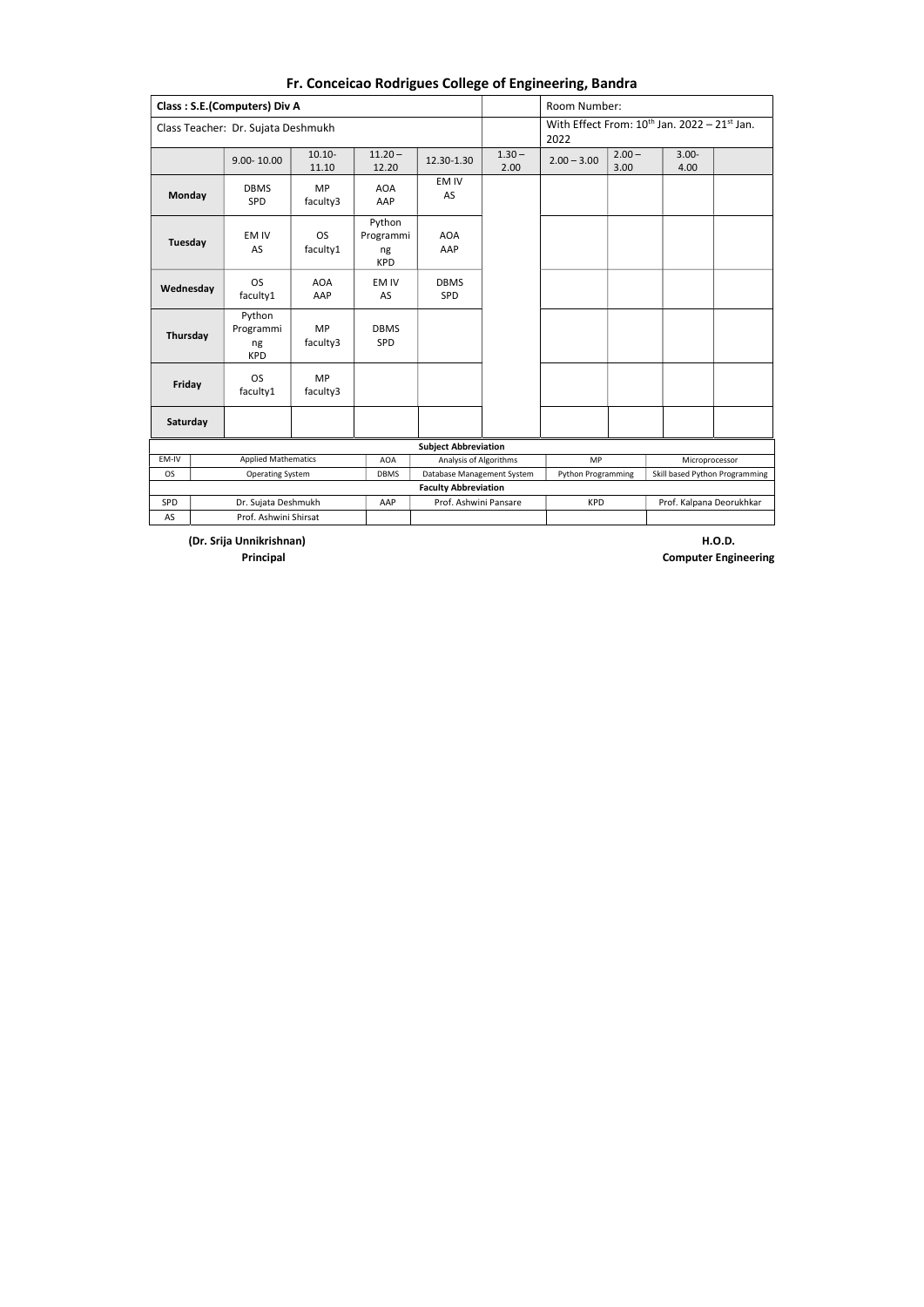(Dr. Srija Unnikrishnan) H.O.D.

|               |                                                                                                                                                                                                                                                                                                                                                                                                                                                                                       |                            |  |                             |                                                       |                  | Room Number:  |                  |                                                          |  |
|---------------|---------------------------------------------------------------------------------------------------------------------------------------------------------------------------------------------------------------------------------------------------------------------------------------------------------------------------------------------------------------------------------------------------------------------------------------------------------------------------------------|----------------------------|--|-----------------------------|-------------------------------------------------------|------------------|---------------|------------------|----------------------------------------------------------|--|
|               | <b>Class: S.E.(Computers) Div B</b><br>Class Teacher: Prof. Ashwini Pansare<br>$10.10 -$<br>$11.20 -$<br>$9.00 - 10.00$<br>11.10<br>12.20<br><b>DBMS</b><br><b>OS</b><br>EM IV<br>faculty 2<br>AS<br>faculty4<br>MP<br><b>OS</b><br><b>AOA</b><br>faculty 2<br>AAP<br>faculty 3<br>ng<br><b>MP</b><br>EM IV<br><b>OS</b><br>Wednesday<br>faculty 3<br>faculty 2<br>AS<br>Python<br>Programmi<br><b>AOA</b><br>AAP<br>ng<br><b>KPD</b><br><b>AOA</b><br>EM IV<br>AS<br>AAP<br>Saturday |                            |  |                             |                                                       |                  | 2022          |                  | With Effect From: $10^{\text{th}}$ Jan. 2022 - 21st Jan. |  |
|               |                                                                                                                                                                                                                                                                                                                                                                                                                                                                                       |                            |  |                             | 12.30-1.30                                            | $1.30 -$<br>2.00 | $2.00 - 3.00$ | $2.00 -$<br>3.00 | $3.00 -$<br>4.00                                         |  |
| <b>Monday</b> |                                                                                                                                                                                                                                                                                                                                                                                                                                                                                       |                            |  |                             | MP<br>faculty 3                                       |                  |               |                  |                                                          |  |
| Tuesday       |                                                                                                                                                                                                                                                                                                                                                                                                                                                                                       |                            |  |                             | Python<br>Programmi<br><b>KPD</b>                     |                  |               |                  |                                                          |  |
|               |                                                                                                                                                                                                                                                                                                                                                                                                                                                                                       |                            |  |                             | <b>DBMS</b><br>faculty 4                              |                  |               |                  |                                                          |  |
| Thursday      |                                                                                                                                                                                                                                                                                                                                                                                                                                                                                       |                            |  |                             | <b>DBMS</b><br>faculty 4                              |                  |               |                  |                                                          |  |
| Friday        |                                                                                                                                                                                                                                                                                                                                                                                                                                                                                       |                            |  |                             | <b>MP</b><br>faculty 3                                |                  |               |                  |                                                          |  |
|               |                                                                                                                                                                                                                                                                                                                                                                                                                                                                                       |                            |  |                             |                                                       |                  |               |                  |                                                          |  |
|               |                                                                                                                                                                                                                                                                                                                                                                                                                                                                                       |                            |  |                             | <b>Subject Abbreviation</b>                           |                  |               |                  |                                                          |  |
| EM-IV         |                                                                                                                                                                                                                                                                                                                                                                                                                                                                                       | <b>Applied Mathematics</b> |  | <b>AOA</b>                  | Analysis of Algorithms<br><b>MP</b><br>Microprocessor |                  |               |                  |                                                          |  |
| <b>OS</b>     | Skill based Python<br><b>Operating System</b><br>Database Management System<br>Python Programming<br><b>DBMS</b><br>Programming                                                                                                                                                                                                                                                                                                                                                       |                            |  |                             |                                                       |                  |               |                  |                                                          |  |
|               |                                                                                                                                                                                                                                                                                                                                                                                                                                                                                       |                            |  | <b>Faculty Abbreviation</b> |                                                       |                  |               |                  |                                                          |  |
| SPD           | AAP<br>Prof. Ashwini Pansare<br><b>KPD</b><br>Prof. Kalpana Deorukhkar<br>Dr. Sujata Deshmukh                                                                                                                                                                                                                                                                                                                                                                                         |                            |  |                             |                                                       |                  |               |                  |                                                          |  |
|               |                                                                                                                                                                                                                                                                                                                                                                                                                                                                                       |                            |  |                             |                                                       |                  |               |                  |                                                          |  |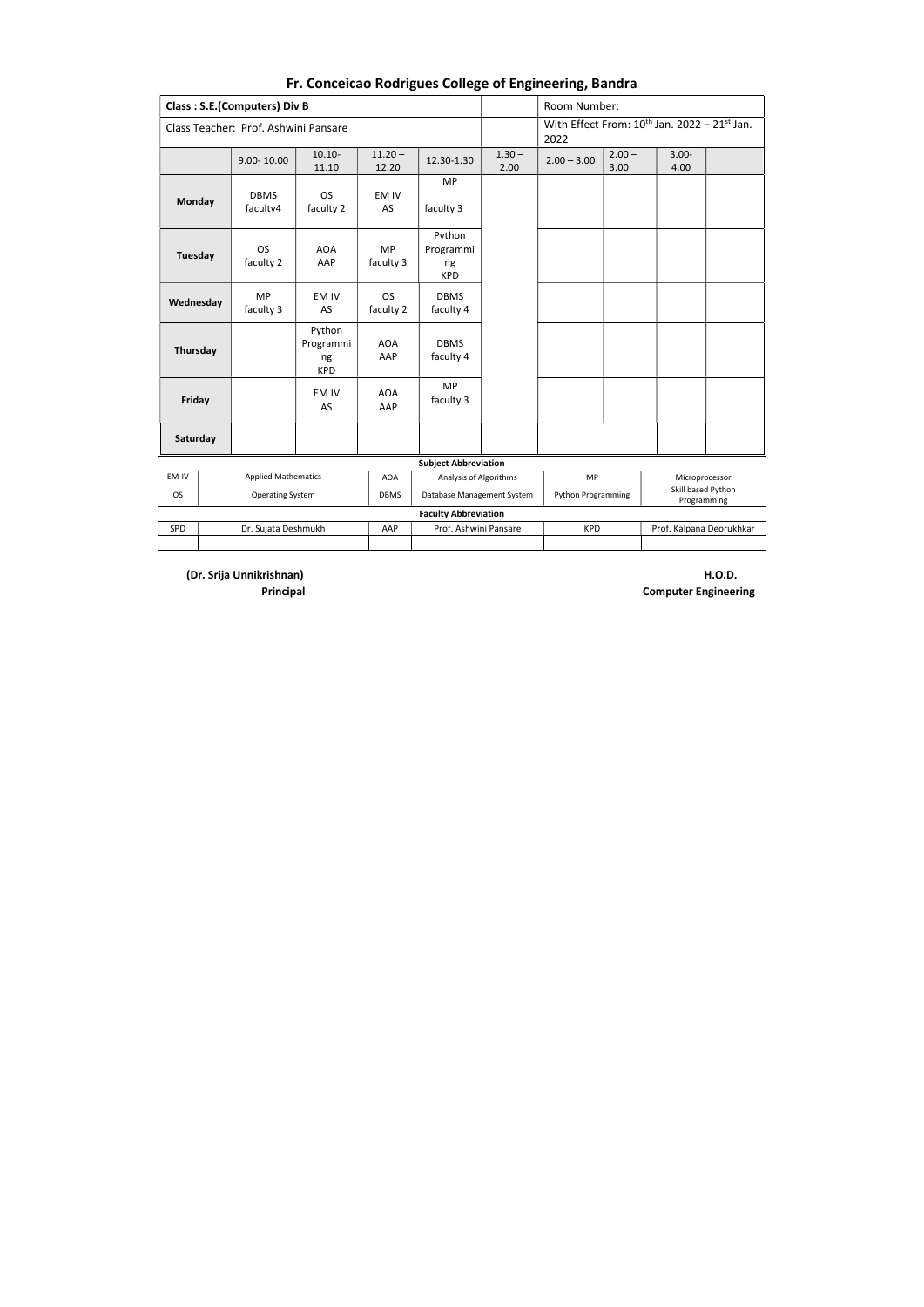(Dr. Srija Unnikrishnan) H.O.D.

|                                                                                                              |  | <b>Class: T.E.(Computers) Div A</b>             |                                     |                                     |                                     |                  | Room Number:                            |                  |                                                     |  |  |  |
|--------------------------------------------------------------------------------------------------------------|--|-------------------------------------------------|-------------------------------------|-------------------------------------|-------------------------------------|------------------|-----------------------------------------|------------------|-----------------------------------------------------|--|--|--|
|                                                                                                              |  | Class Teacher: Prof. Supriya Kamoji             |                                     |                                     |                                     |                  | Jan. 2022                               |                  | With Effect From: $10^{\text{th}}$ Jan. 2022 - 21st |  |  |  |
|                                                                                                              |  | $9.00 -$<br>10.00                               | $10.10 -$<br>11.10                  | $11.20 -$<br>12.20                  | $12.30 -$<br>1.30                   | $1.30 -$<br>2.00 | $2.00 -$<br>3.00                        | $2.00 -$<br>3.00 | $3.00 -$<br>4.00                                    |  |  |  |
| <b>Monday</b>                                                                                                |  |                                                 | <b>CSS</b><br><b>MNS</b>            | <b>DLE</b><br>faculty5/fa<br>culty7 | AI<br><b>BSD</b>                    |                  |                                         |                  |                                                     |  |  |  |
| <b>Tuesday</b>                                                                                               |  |                                                 | <b>DLE</b><br>faculty5/fac<br>ulty7 | <b>CSS</b><br><b>MNS</b>            | <b>SPCC</b><br><b>SSK</b>           |                  |                                         |                  |                                                     |  |  |  |
| Wednesda<br>y                                                                                                |  |                                                 | <b>SPCC</b><br><b>SSK</b>           | <b>MC</b><br><b>DYK</b>             | AI<br><b>BSD</b>                    |                  |                                         |                  |                                                     |  |  |  |
| Thursday                                                                                                     |  |                                                 | <b>CSS</b><br><b>MNS</b>            | <b>DLE</b><br>faculty5/fac<br>ulty7 | <b>MC</b><br><b>DYK</b>             |                  |                                         |                  |                                                     |  |  |  |
| Friday                                                                                                       |  |                                                 | <b>MC</b><br><b>DYK</b>             | AI<br><b>BSD</b>                    | <b>SPCC</b><br><b>SSK</b>           |                  |                                         |                  |                                                     |  |  |  |
| Saturday                                                                                                     |  |                                                 |                                     |                                     |                                     |                  |                                         |                  |                                                     |  |  |  |
|                                                                                                              |  |                                                 |                                     |                                     | <b>Subject Abbreviation</b>         |                  |                                         |                  |                                                     |  |  |  |
| AI                                                                                                           |  | Artificial Intelligence                         |                                     | <b>CSS</b>                          | Cryptography and System<br>Security |                  | DLE<br><b>Department Level Elective</b> |                  |                                                     |  |  |  |
| <b>SPCC</b>                                                                                                  |  | System Programming and Compiler<br>Construction |                                     | MC                                  | Mobile Computing                    |                  |                                         |                  |                                                     |  |  |  |
|                                                                                                              |  |                                                 |                                     |                                     | <b>Faculty Abbreviation</b>         |                  |                                         |                  |                                                     |  |  |  |
| Prof. Sunil Chaudhari<br><b>SDC</b><br>SPD<br>Dr. Sujata Deshmukh<br><b>SKS</b><br>Dr. Sunil Krishnaji Surve |  |                                                 |                                     |                                     |                                     |                  |                                         |                  |                                                     |  |  |  |
| <b>SSK</b>                                                                                                   |  | Prof. Supriya Kamoji                            |                                     | <b>BSD</b>                          | Dr. B.S. Daga                       |                  |                                         |                  |                                                     |  |  |  |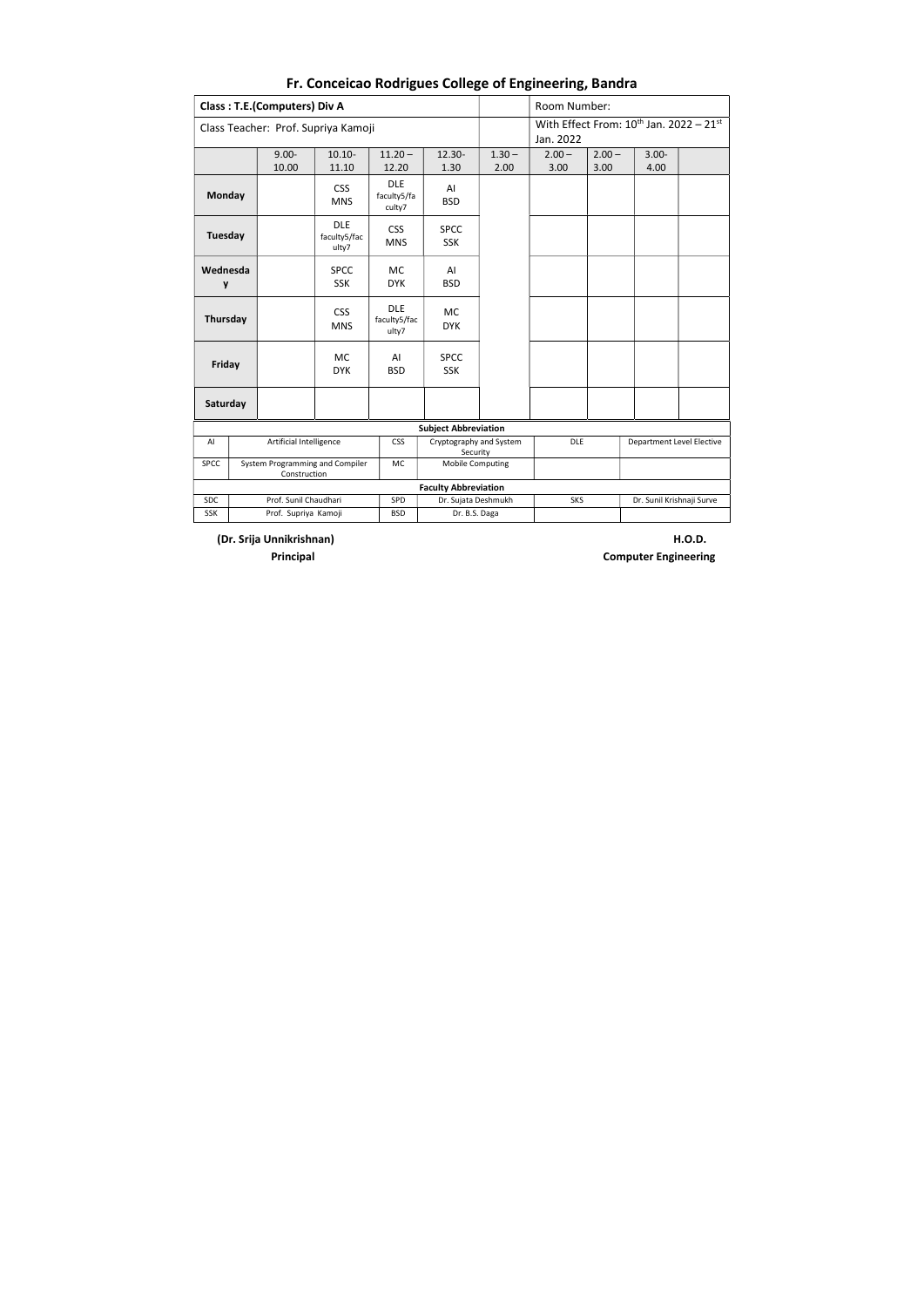(Dr. Srija Unnikrishnan) H.O.D.

|             |                                                                                                                                                                                                                                                                                                                                                                                                                                                                                                                                                                                                                                          |                      |  |            |                                     |                  | Room Number:                                        |                  |                           |  |
|-------------|------------------------------------------------------------------------------------------------------------------------------------------------------------------------------------------------------------------------------------------------------------------------------------------------------------------------------------------------------------------------------------------------------------------------------------------------------------------------------------------------------------------------------------------------------------------------------------------------------------------------------------------|----------------------|--|------------|-------------------------------------|------------------|-----------------------------------------------------|------------------|---------------------------|--|
|             | <b>Class: T.E.(Computers) Div B</b><br>Class Teacher: Prof. Monali Shetty<br>$9.00 -$<br>$10.10 -$<br>$11.20 -$<br>10.00<br>11.10<br>12.20<br><b>DLE</b><br><b>CSS</b><br>Monday<br>faculty5/fac<br><b>SDC</b><br>ulty7<br><b>DLE</b><br><b>CSS</b><br>Tuesday<br>faculty5/fac<br><b>SDC</b><br>ulty7<br><b>SPCC</b><br>Wednesda<br>AI<br>faculty6<br><b>SKS</b><br>y<br><b>DLE</b><br><b>CSS</b><br>Thursday<br>faculty5/fac<br><b>SDC</b><br>ulty7<br><b>MC</b><br>AI<br>Friday<br><b>MNS</b><br><b>SKS</b><br>Saturday<br>Artificial Intelligence<br><b>CSS</b><br>AI<br>System Programming and Compiler<br><b>MC</b><br>Construction |                      |  |            | Jan. 2022                           |                  | With Effect From: $10^{\text{th}}$ Jan. 2022 - 21st |                  |                           |  |
|             |                                                                                                                                                                                                                                                                                                                                                                                                                                                                                                                                                                                                                                          |                      |  |            | $12.30 -$<br>1.30                   | $1.30 -$<br>2.00 | $2.00 -$<br>3.00                                    | $2.00 -$<br>3.00 | $3.00 -$<br>4.00          |  |
|             |                                                                                                                                                                                                                                                                                                                                                                                                                                                                                                                                                                                                                                          |                      |  |            | AI<br><b>SKS</b>                    |                  |                                                     |                  |                           |  |
|             |                                                                                                                                                                                                                                                                                                                                                                                                                                                                                                                                                                                                                                          |                      |  |            | <b>SPCC</b><br>faculty6             |                  |                                                     |                  |                           |  |
|             |                                                                                                                                                                                                                                                                                                                                                                                                                                                                                                                                                                                                                                          |                      |  |            | <b>MC</b><br><b>MNS</b>             |                  |                                                     |                  |                           |  |
|             |                                                                                                                                                                                                                                                                                                                                                                                                                                                                                                                                                                                                                                          |                      |  |            | <b>MC</b><br><b>MNS</b>             |                  |                                                     |                  |                           |  |
|             |                                                                                                                                                                                                                                                                                                                                                                                                                                                                                                                                                                                                                                          |                      |  |            | <b>SPCC</b><br>faculty6             |                  |                                                     |                  |                           |  |
|             |                                                                                                                                                                                                                                                                                                                                                                                                                                                                                                                                                                                                                                          |                      |  |            |                                     |                  |                                                     |                  |                           |  |
|             |                                                                                                                                                                                                                                                                                                                                                                                                                                                                                                                                                                                                                                          |                      |  |            | <b>Subject Abbreviation</b>         |                  |                                                     |                  |                           |  |
|             |                                                                                                                                                                                                                                                                                                                                                                                                                                                                                                                                                                                                                                          |                      |  |            | Cryptography and System<br>Security |                  | <b>DLE</b>                                          |                  | Department Level Elective |  |
| <b>SPCC</b> |                                                                                                                                                                                                                                                                                                                                                                                                                                                                                                                                                                                                                                          |                      |  |            | <b>Mobile Computing</b>             |                  |                                                     |                  |                           |  |
|             |                                                                                                                                                                                                                                                                                                                                                                                                                                                                                                                                                                                                                                          |                      |  |            | <b>Faculty Abbreviation</b>         |                  |                                                     |                  |                           |  |
| <b>SDC</b>  | Prof. Sunil Chaudhari<br>SPD<br>Dr. Sujata Deshmukh<br><b>SKS</b><br>Dr. Sunil Krishnaji Surve<br>Dr. B.S. Daga                                                                                                                                                                                                                                                                                                                                                                                                                                                                                                                          |                      |  |            |                                     |                  |                                                     |                  |                           |  |
| <b>SSK</b>  |                                                                                                                                                                                                                                                                                                                                                                                                                                                                                                                                                                                                                                          | Prof. Supriya Kamoji |  | <b>BSD</b> |                                     |                  |                                                     |                  |                           |  |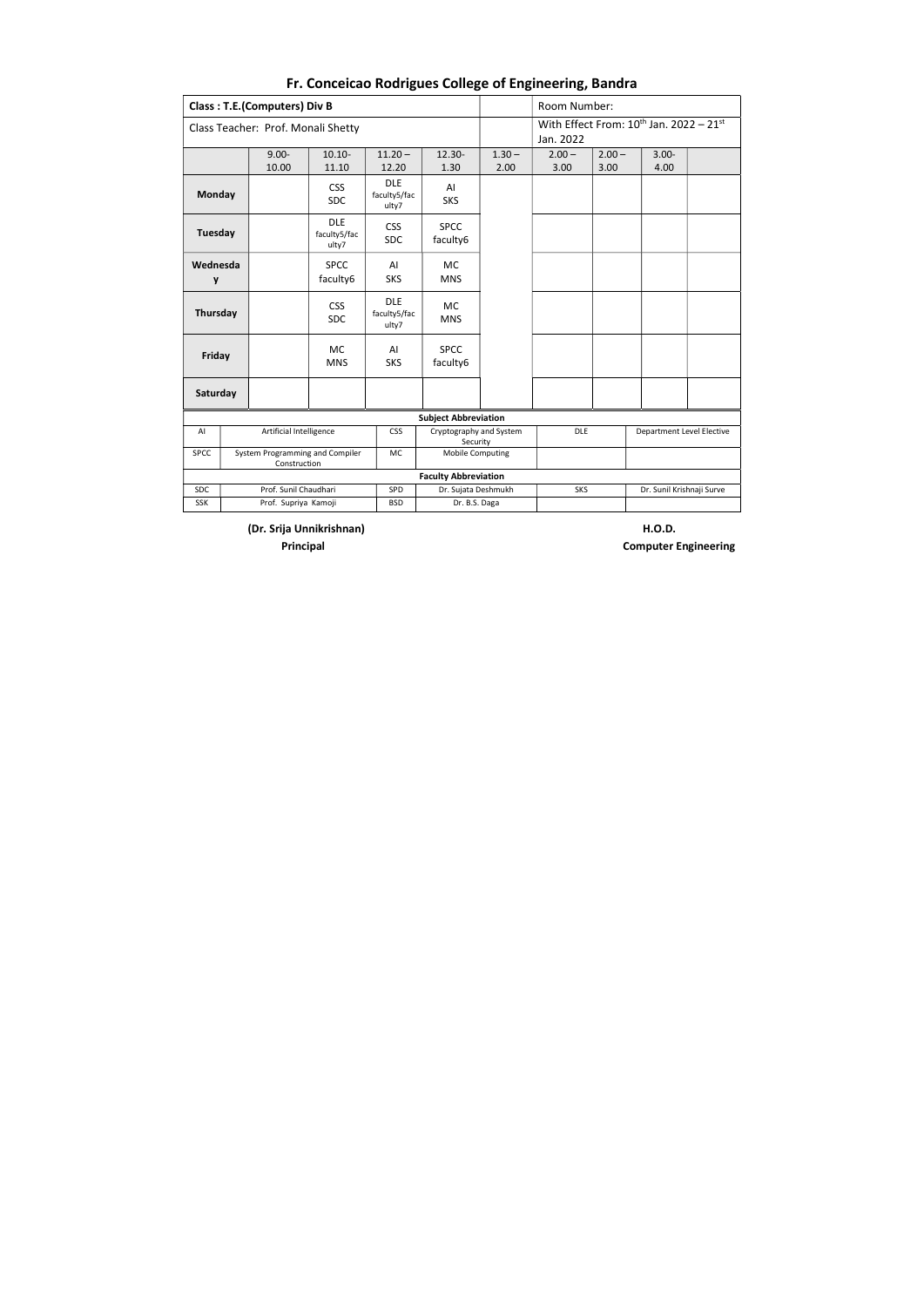(Dr. Srija Unnikrishnan) H.O.D.

|                    |  | <b>Class: B.E.(Computers)</b>     |                          |                         |                              |                  | Room Number:                                                     |                  |                             |  |  |  |
|--------------------|--|-----------------------------------|--------------------------|-------------------------|------------------------------|------------------|------------------------------------------------------------------|------------------|-----------------------------|--|--|--|
|                    |  | Class Teacher: Prof. Roshni Padte |                          |                         |                              |                  | With Effect From: $10^{\text{th}}$ Jan. 2022 - 21st Jan.<br>2022 |                  |                             |  |  |  |
|                    |  | $9.00 - 10.00$                    | $10.10 -$<br>11.10       | $11.20 -$<br>12.20      | 12.30-1.30                   | $1.30 -$<br>2.00 | $2.00 - 3.00$                                                    | $2.00 -$<br>3.00 | $3.00 -$<br>4.00            |  |  |  |
| <b>Monday</b>      |  |                                   | PROJECT DAY              |                         |                              |                  |                                                                  |                  |                             |  |  |  |
| <b>Tuesday</b>     |  | DC.<br><b>MTP</b>                 | <b>NLP</b><br><b>SMR</b> | HMI<br><b>RSP</b>       | <b>ILE</b>                   |                  |                                                                  |                  |                             |  |  |  |
| Wednesday          |  | <b>NLP</b><br><b>SMR</b>          | DC.<br><b>MTP</b>        | HMI<br><b>RSP</b>       |                              |                  |                                                                  |                  |                             |  |  |  |
|                    |  | HMI<br><b>RSP</b>                 | <b>NLP</b><br><b>SMR</b> | <b>DC</b><br><b>MTP</b> | <b>ILE</b>                   |                  |                                                                  |                  |                             |  |  |  |
| Thursday<br>Friday |  | <b>NLP</b><br><b>SMR</b>          | HMI<br><b>RSP</b>        | DC<br><b>MTP</b>        | <b>ILE</b>                   |                  |                                                                  |                  |                             |  |  |  |
| Saturday           |  |                                   |                          |                         |                              |                  |                                                                  |                  |                             |  |  |  |
|                    |  |                                   |                          |                         | <b>Subject Abbreviation</b>  |                  |                                                                  |                  |                             |  |  |  |
| HMI                |  | Human Machine Interaction         |                          | <b>DC</b>               | <b>Distributed Computing</b> |                  | <b>NLP</b>                                                       |                  | Natural Language Processing |  |  |  |
| <b>ILE</b>         |  | Institute Level Elective          |                          |                         |                              |                  |                                                                  |                  |                             |  |  |  |
|                    |  |                                   |                          |                         | <b>Faculty Abbreviation</b>  |                  |                                                                  |                  |                             |  |  |  |
| <b>MTP</b>         |  | Prof. Merly Thomas                |                          | <b>RSP</b>              | Prof. Roshni Padte           |                  | <b>SMR</b>                                                       |                  | Prof. Swati Ringe           |  |  |  |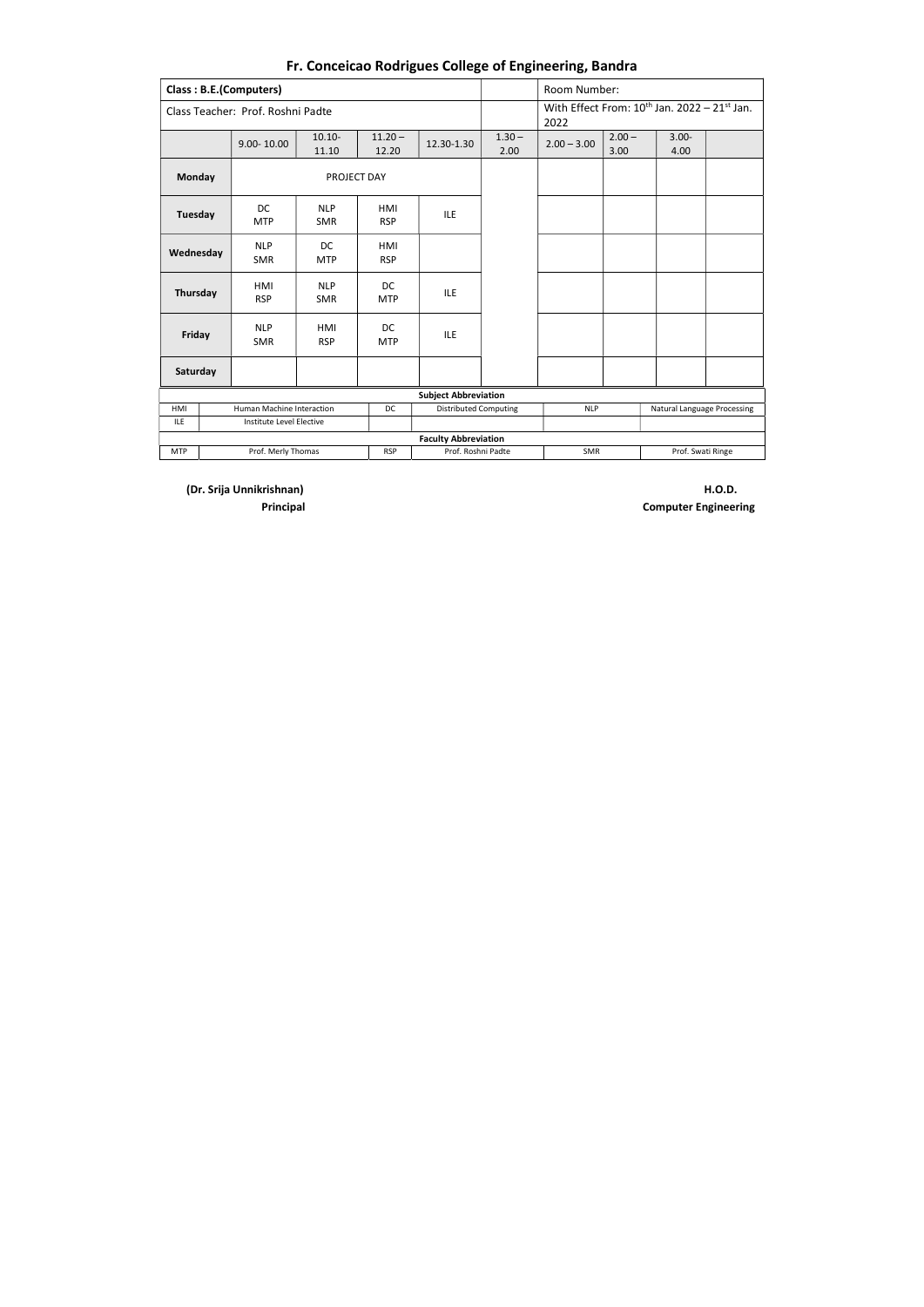(Dr. Srija Unnikrishnan) H.O.D. Principal **Artificial Intelligence and Data Science Principal** 

| Class: S.E.(A.I.D.S.) |  |                                   |                           |                           |                                                           |                  | Room Number:                                              |                  |                                |  |  |
|-----------------------|--|-----------------------------------|---------------------------|---------------------------|-----------------------------------------------------------|------------------|-----------------------------------------------------------|------------------|--------------------------------|--|--|
|                       |  | Class Teacher: Prof. Kranti Wagle |                           |                           |                                                           |                  | With Effect From: $10^{th}$ Jan. 2022 - 21st Jan.<br>2022 |                  |                                |  |  |
|                       |  | 9.00-10.00                        | $10.10 -$<br>11.10        | $11.20 -$<br>12.20        | 12.30-1.30                                                | $1.30 -$<br>2.00 | $2.00 - 3.00$                                             | $2.00 -$<br>3.00 | $3.00 -$<br>4.00               |  |  |
| Monday                |  | <b>DBMS</b><br><b>JKS</b>         | PY<br>UL                  | <b>AOA</b><br><b>PMD</b>  | <b>OS</b><br><b>PKP</b>                                   |                  |                                                           |                  |                                |  |  |
| <b>Tuesday</b>        |  | <b>MP</b><br><b>KW</b>            | <b>AOA</b><br><b>PMD</b>  | <b>DBMS</b><br><b>JKS</b> | EM-IV<br>AS                                               |                  |                                                           |                  |                                |  |  |
| Wednesday             |  | <b>AOA</b><br>PMD                 | <b>DBMS</b><br><b>JKS</b> | <b>OS</b><br><b>PKP</b>   | <b>MP</b><br><b>KW</b>                                    |                  |                                                           |                  |                                |  |  |
| Thursday              |  | <b>OS</b><br><b>PKP</b>           | <b>AOA</b><br><b>PMD</b>  | EM-IV<br>AS               | EM-IV-TUT<br>AS                                           |                  |                                                           |                  |                                |  |  |
| Friday                |  | PY<br>UL                          | <b>MP</b><br><b>KW</b>    | EM-IV<br>AS               |                                                           |                  |                                                           |                  |                                |  |  |
| Saturday              |  |                                   |                           |                           |                                                           |                  |                                                           |                  |                                |  |  |
|                       |  |                                   |                           |                           | <b>Subject Abbreviation</b>                               |                  |                                                           |                  |                                |  |  |
| EM-IV                 |  | <b>Applied Mathematics</b>        |                           | <b>AOA</b>                | Analysis of Algorithms                                    |                  | <b>MP</b>                                                 |                  | Microprocessor                 |  |  |
| <b>OS</b>             |  | <b>Operating System</b>           |                           | <b>DBMS</b>               | Database Management System<br><b>Faculty Abbreviation</b> |                  | <b>Python Programming</b>                                 |                  | Skill based Python Programming |  |  |
| <b>JKS</b>            |  | Dr. Jagruti Save                  |                           | PMD                       | Prof. Prajakta Dhamnaskar                                 |                  | <b>KW</b>                                                 |                  | Prof. Kranti Wagle             |  |  |
| <b>PKP</b>            |  | Prof. Prachi Patil                |                           | UL                        | Prof. Unik Lokhande                                       |                  | AS                                                        |                  | Prof. Ashwini Shirsat          |  |  |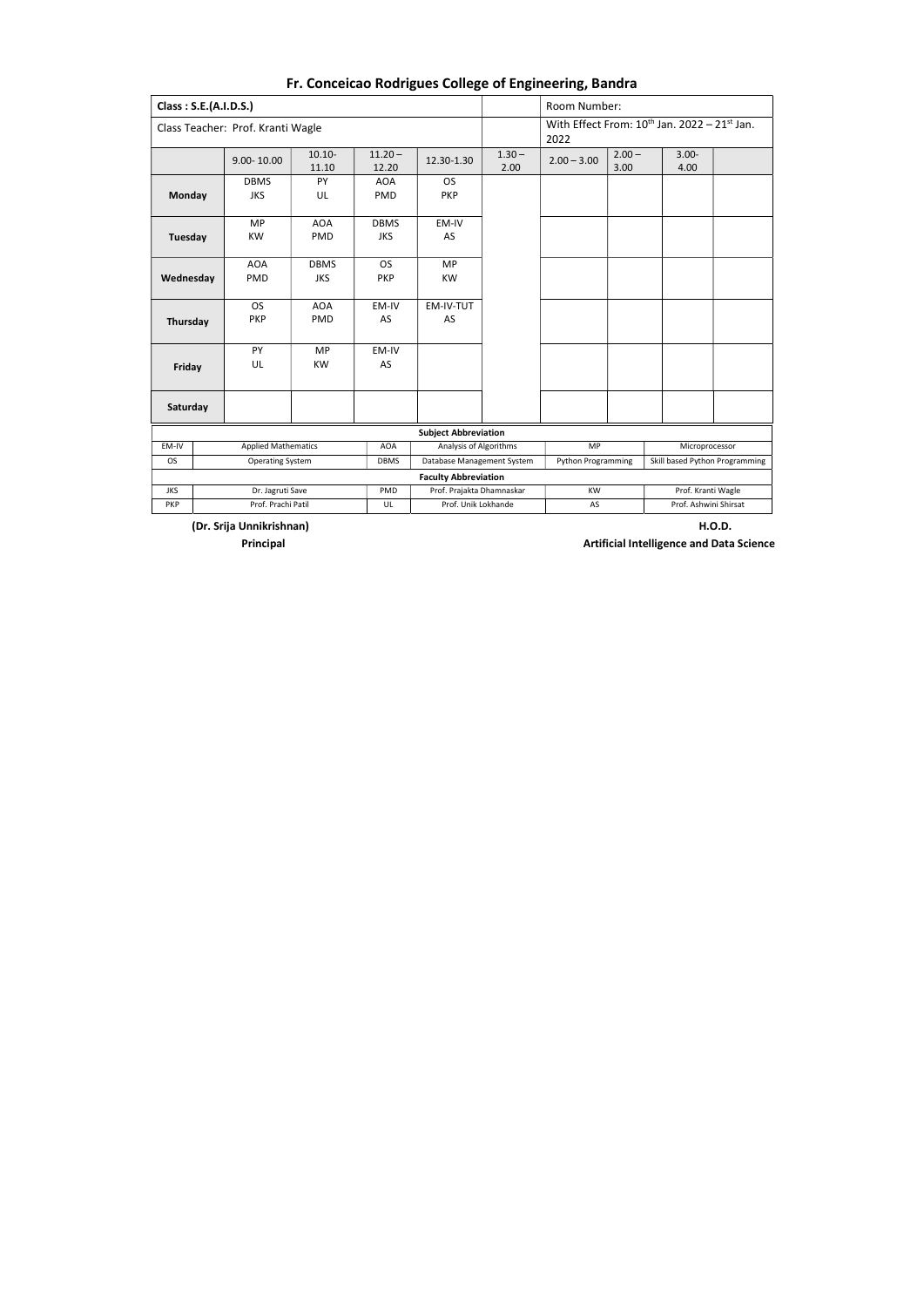(Dr. Srija Unnikrishnan) H.O.D.

**Principal Information Technology** 

|            | Class: B.E.(I.T.) |                                       |                          |                          |                             |                  | Room Number:  |                                                   |                                     |  |  |
|------------|-------------------|---------------------------------------|--------------------------|--------------------------|-----------------------------|------------------|---------------|---------------------------------------------------|-------------------------------------|--|--|
|            |                   | Class Teacher: Prof. Saurabh Kulkarni |                          |                          |                             |                  | 2022          | With Effect From: $10^{th}$ Jan. 2022 - 21st Jan. |                                     |  |  |
|            |                   | $9.00 - 10.00$                        | $10.10 -$<br>11.10       | $11.20 -$<br>12.20       | 12.30-1.30                  | $1.30 -$<br>2.00 | $2.00 - 3.00$ | $2.00 -$<br>3.00                                  | $3.00 -$<br>4.00                    |  |  |
| Monday     |                   |                                       | PROJECT DAY              |                          |                             |                  |               |                                                   |                                     |  |  |
| Tuesday    |                   | <b>IOE</b><br><b>GBT</b>              | <b>BDA</b><br><b>SKK</b> | ERP/UID<br>UL/PKB        | PM/FM<br>NP/ANT             |                  |               |                                                   |                                     |  |  |
| Wednesday  |                   | ERP/UID<br>UL/PKB                     | <b>BDA</b><br><b>SKK</b> | <b>IOE</b><br><b>GBT</b> | PM/FM<br>NP/ANT             |                  |               |                                                   |                                     |  |  |
| Thursday   |                   | <b>BDA</b><br><b>SKK</b>              | <b>IOE</b><br><b>GBT</b> | ERP/UID<br>UL/PKB        | PM/FM<br>NP/ANT             |                  |               |                                                   |                                     |  |  |
| Friday     |                   |                                       | <b>BDA</b><br><b>SKK</b> | <b>IOE</b><br><b>GBT</b> | ERP/UID<br>UL/PKB           |                  |               |                                                   |                                     |  |  |
|            | Saturday          |                                       |                          |                          |                             |                  |               |                                                   |                                     |  |  |
|            |                   |                                       |                          |                          | <b>Subject Abbreviation</b> |                  |               |                                                   |                                     |  |  |
| <b>IOE</b> |                   | Internet of Everything                |                          | <b>BDA</b>               | <b>Big Data Analytics</b>   |                  | ERP           |                                                   | <b>Enterprise Resource Planning</b> |  |  |
| <b>UID</b> |                   | <b>User Interaction Design</b>        |                          | PM                       | <b>Project Management</b>   |                  | <b>FM</b>     |                                                   | <b>Financial Management</b>         |  |  |
|            |                   |                                       |                          |                          | <b>Faculty Abbreviation</b> |                  |               |                                                   |                                     |  |  |
| <b>GBT</b> |                   | Prof. Garima Tripathy                 |                          | <b>SKK</b>               | Prof. Saurabh Kulkarni      |                  | PKB           |                                                   | Prof. Prajkta Bhangale              |  |  |
| UL         |                   | Prof. Unik Lokhande                   |                          | PM                       | Dr. Nilesh Patil            |                  | <b>ANT</b>    | Prof. Anant Tarse                                 |                                     |  |  |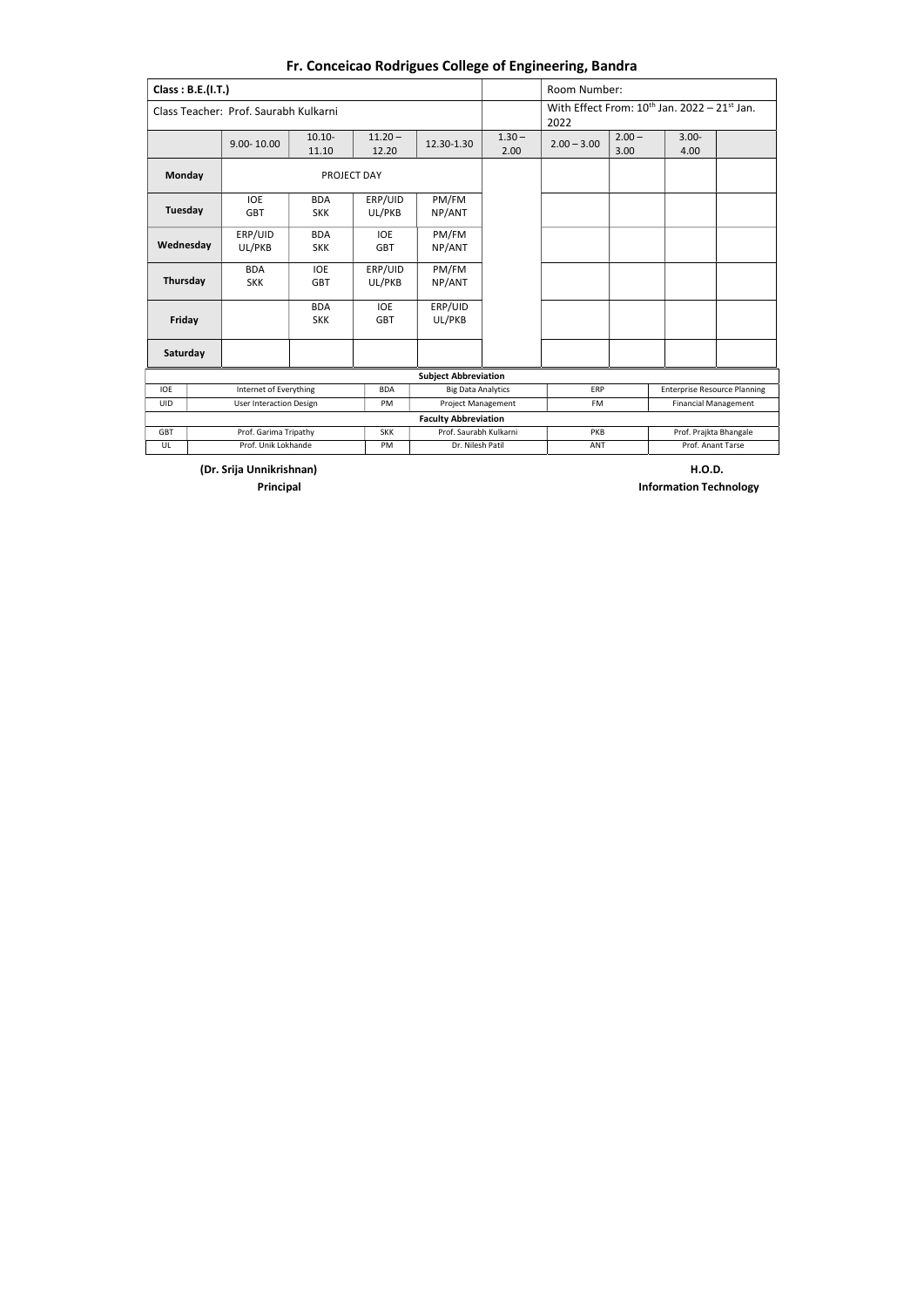(Dr. Srija Unnikrishnan) H.O.D.

|                | <b>Class: SE Mechanical</b>            |                         |                     |                             | Room Number:                                           |  |                                                                               |                 |  |  |
|----------------|----------------------------------------|-------------------------|---------------------|-----------------------------|--------------------------------------------------------|--|-------------------------------------------------------------------------------|-----------------|--|--|
|                | <b>Class Teacher: Dr. Vasim Shaikh</b> |                         |                     |                             | With Effect From: $10^{th}$ Jan. 2022 - 21st Jan. 2022 |  |                                                                               |                 |  |  |
|                | $9.00 -$<br>10.00                      | $10.10 -$<br>11.10      | 11.20-<br>12.20     | $12.30 -$<br>1.30           | 14.00-<br>15.00                                        |  |                                                                               | 16.00-<br>17.00 |  |  |
| <b>Monday</b>  |                                        | $EM - IV$<br><b>PVS</b> | <b>KOM</b><br>KJ    | CAD/CAM<br><b>DSSS</b>      |                                                        |  |                                                                               |                 |  |  |
| <b>Tuesday</b> |                                        | KOM<br>KJ               | IE<br>SP            | CAD/CAM<br><b>DSSS</b>      |                                                        |  |                                                                               |                 |  |  |
| Wednesd<br>ay  |                                        | <b>FM</b><br><b>DS</b>  | EM-IV<br><b>PVS</b> | IE<br>SP                    |                                                        |  |                                                                               |                 |  |  |
| Thursday       |                                        | <b>FM</b><br><b>DS</b>  | <b>KOM</b><br>KJ    | CAD/CAM<br><b>DSSS</b>      |                                                        |  |                                                                               |                 |  |  |
| Friday         |                                        | <b>FM</b><br><b>DS</b>  | IE<br>SP            | EM-IV<br><b>PVS</b>         |                                                        |  |                                                                               |                 |  |  |
| Saturday       |                                        |                         |                     |                             |                                                        |  |                                                                               |                 |  |  |
|                |                                        |                         |                     | <b>Subject Abbreviation</b> |                                                        |  |                                                                               |                 |  |  |
| $EM -IV$       | <b>Engineering Maths</b>               |                         | KOM                 | Kinematic of machines       | CAD/CAM                                                |  | 15.00-<br>16.00<br>Computer Aided Design & Manuft.<br>Prof. D. S. S. Sudhakar |                 |  |  |
| IE             | <b>Industrial Electronics</b>          |                         | FM                  | Fluid Mechanics             |                                                        |  |                                                                               |                 |  |  |
| PVS            | Prof. Pradeep Singh                    |                         | KJ                  | Dr. Ketaki Joshi            | <b>DSSS</b>                                            |  |                                                                               |                 |  |  |
| SP             | Prof. Shilpa Patil                     |                         | <b>DS</b>           | Prof. Deepika Singh         |                                                        |  |                                                                               |                 |  |  |

Principal Mechanical Engineering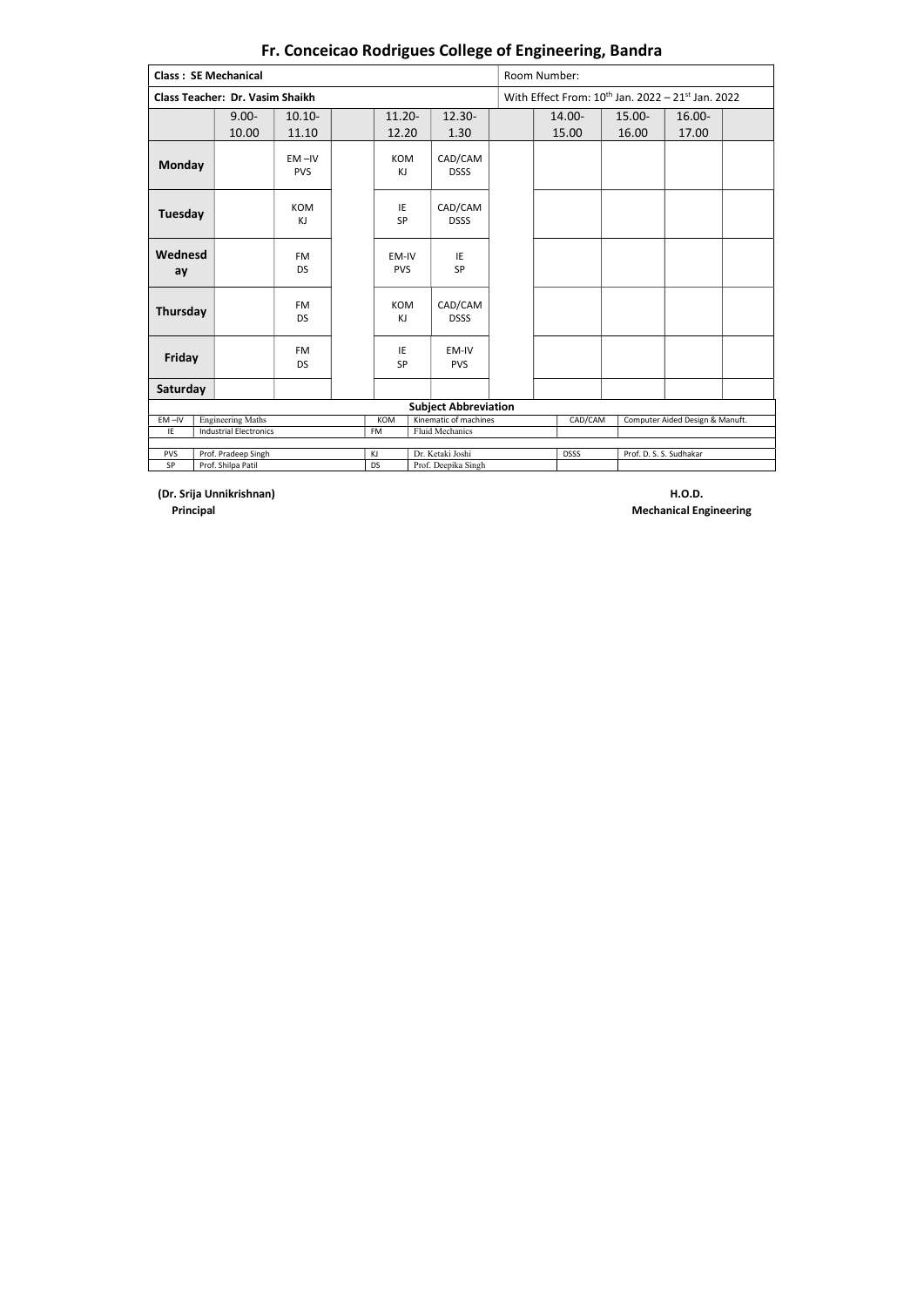(Dr. Srija Unnikrishnan) H.O.D.

|                           | <b>Class: TE Mechanical</b>                                                 |                           |                                      |                          |                                   |                | Room Number:                                           |                     |                                        |  |  |  |
|---------------------------|-----------------------------------------------------------------------------|---------------------------|--------------------------------------|--------------------------|-----------------------------------|----------------|--------------------------------------------------------|---------------------|----------------------------------------|--|--|--|
|                           | <b>Class Teacher: Prof. Deepika Singh</b>                                   |                           |                                      |                          |                                   |                | With Effect From: $10^{th}$ Jan. 2022 - 21st Jan. 2022 |                     |                                        |  |  |  |
|                           | $9.00 -$<br>10.00                                                           | $10.10 -$<br>11.10        | 10.4<br>$5 -$<br>11.0<br>$\mathbf 0$ | $11.20 -$<br>12.20       | $12.30 -$<br>1.30                 | 13.00<br>13.30 | 14.00-<br>15.00                                        | $15.00 -$<br>16.00  | $16.00 -$<br>17.00                     |  |  |  |
| <b>Monday</b>             |                                                                             | <b>HVAC</b><br><b>VSJ</b> |                                      | <b>TRBM</b><br><b>DS</b> | A&AI<br><b>SAK</b>                |                |                                                        |                     |                                        |  |  |  |
| Tuesday                   | MFT/TE<br><b>ANT</b>                                                        | <b>TRBM</b><br><b>DS</b>  |                                      | <b>HVAC</b><br>VSJ       | <b>MD</b><br>KJ                   |                |                                                        |                     |                                        |  |  |  |
| <b>Wednes</b><br>day      |                                                                             | <b>MD</b><br>KJ           |                                      | A&AI<br><b>SAK</b>       | MFT/TE<br><b>ANT</b>              |                |                                                        |                     |                                        |  |  |  |
| Thursday                  |                                                                             | <b>MD</b><br>KJ           |                                      | MFT/TE<br><b>ANT</b>     | <b>TRBM</b><br><b>DS</b>          |                |                                                        |                     |                                        |  |  |  |
| Friday                    |                                                                             | A&AI<br>SAK               |                                      | <b>MD</b><br>KJ          | <b>HVAC</b><br>VSJ                |                |                                                        |                     |                                        |  |  |  |
| Saturday                  |                                                                             |                           |                                      |                          |                                   |                |                                                        |                     |                                        |  |  |  |
|                           |                                                                             |                           |                                      |                          | <b>Subject Abbreviation</b>       |                |                                                        |                     |                                        |  |  |  |
| <b>HVAC</b><br><b>MFT</b> | Heating Ventilation and Air Conditioning<br><b>Metal Forming Technology</b> |                           |                                      | <b>TRBM</b><br><b>MD</b> | Turbo Machinary<br>Machine Design |                | A&AI                                                   |                     | Automation and Artificail Intelligence |  |  |  |
|                           |                                                                             |                           |                                      |                          |                                   |                |                                                        |                     |                                        |  |  |  |
| KJ                        | Dr. Ketaki Joshi                                                            |                           |                                      | SAK                      | Prof. Saurabh Korgaonkar          |                | <b>DS</b>                                              | Prof. Deepika Singh |                                        |  |  |  |
| <b>ANT</b>                | Prof. Anant Tarse                                                           |                           |                                      | VSJ                      | Dr V. S. Jorapur                  |                |                                                        |                     |                                        |  |  |  |

Principal Mechanical Engineering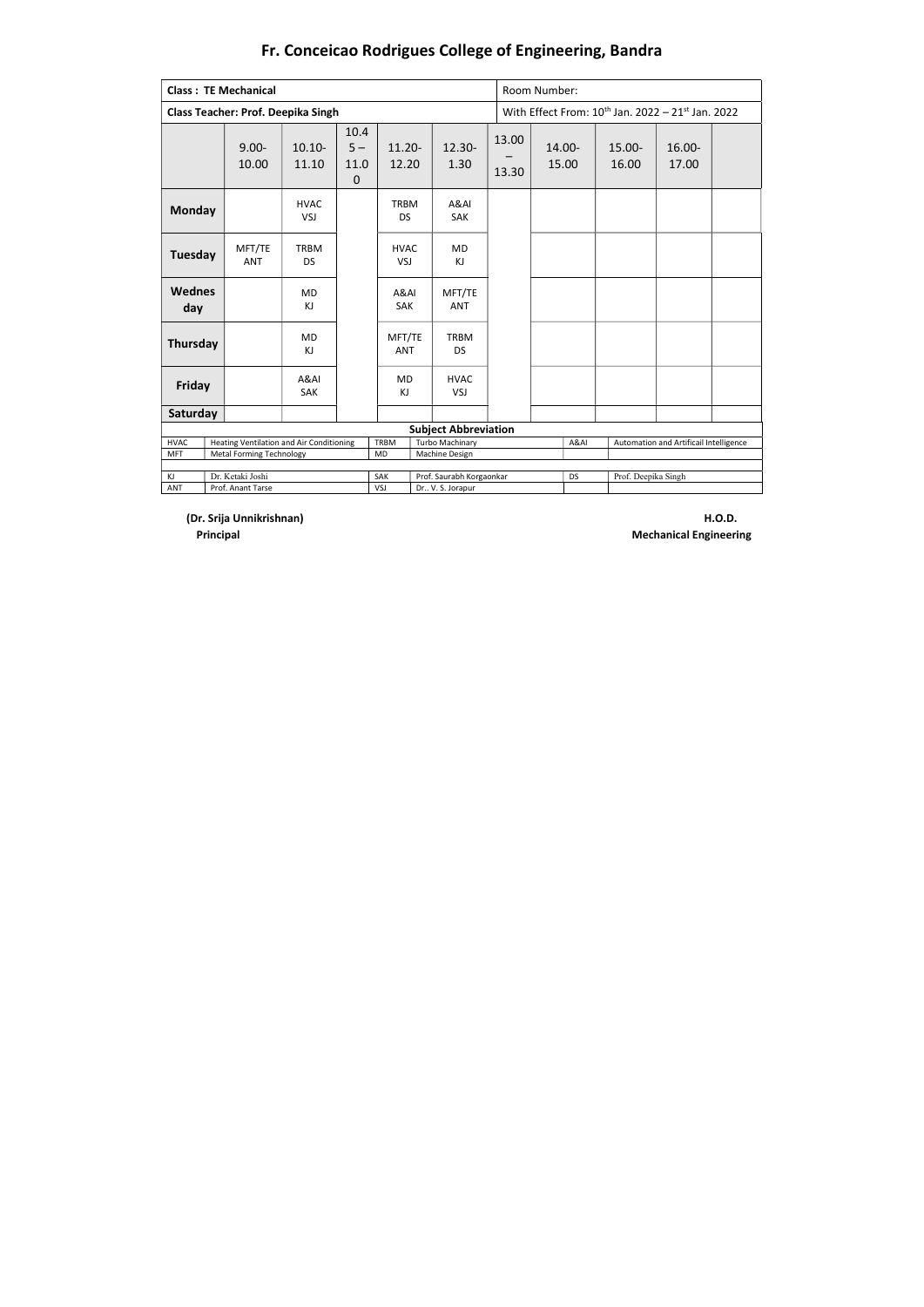(Dr. Srija Unnikrishnan) H.O.D. Production Engineering

|               | <b>Class: TE Production</b>              |                           |                               |                           |                                       |                     | Room Number:                                                              |                    |                 |  |  |  |
|---------------|------------------------------------------|---------------------------|-------------------------------|---------------------------|---------------------------------------|---------------------|---------------------------------------------------------------------------|--------------------|-----------------|--|--|--|
|               | <b>Class Teacher: Prof. Dipali Bhise</b> |                           |                               |                           |                                       |                     | With Effect From: 10 <sup>th</sup> Jan. 2022 - 21 <sup>st</sup> Jan. 2022 |                    |                 |  |  |  |
|               | $9.00 -$<br>10.00                        | $10.10 -$<br>11.10        | 10.45<br>11.00                | $11.20 -$<br>12.20        | $12.30 -$<br>1.30                     | 13.00<br>13.30      | 14.00-<br>15.00                                                           | $15.00 -$<br>16.00 | 16.00-<br>17.00 |  |  |  |
| <b>Monday</b> |                                          | MD II<br><b>MVR</b>       |                               | IE<br><b>SKD</b>          | <b>OR</b><br>VSJ                      |                     |                                                                           |                    |                 |  |  |  |
| Tuesday       |                                          | IE<br><b>SKD</b>          |                               | PE<br><b>ABR</b>          | <b>LSCM</b><br><b>SKD</b>             |                     |                                                                           |                    |                 |  |  |  |
| Wednesd<br>ay |                                          | <b>LSCM</b><br><b>SKD</b> |                               | MD II<br><b>MVR</b>       | <b>OR</b><br>VSJ                      |                     |                                                                           |                    |                 |  |  |  |
| Thursday      |                                          | IE<br><b>SKD</b>          |                               | PE<br>ABR                 | <b>OR</b><br>VSJ                      |                     |                                                                           |                    |                 |  |  |  |
| Friday        |                                          | PE<br>ABR                 |                               | <b>LSCM</b><br><b>SKD</b> | MD II<br><b>MVR</b>                   |                     |                                                                           |                    |                 |  |  |  |
| Saturday      |                                          |                           |                               |                           |                                       |                     |                                                                           |                    |                 |  |  |  |
|               |                                          |                           |                               |                           | <b>Subject Abbreviation</b>           |                     |                                                                           |                    |                 |  |  |  |
| MD II         | Machine Design II                        | IE                        | <b>Industrial Engineering</b> |                           | OR                                    | Operations research |                                                                           |                    |                 |  |  |  |
| PE            | Process engineering                      |                           |                               | <b>LSCM</b>               | Logistics and Supply Chain Management |                     |                                                                           |                    |                 |  |  |  |
| <b>MVR</b>    | Prof. Miriyala Veerabhadra Rao           |                           |                               | <b>SKD</b>                | Dr. Sunil Kumar Das                   |                     | VSJ                                                                       | Dr. V. S. Jorapur  |                 |  |  |  |
| ABR           | Dr. Arun B. rane                         |                           |                               |                           |                                       |                     |                                                                           |                    |                 |  |  |  |